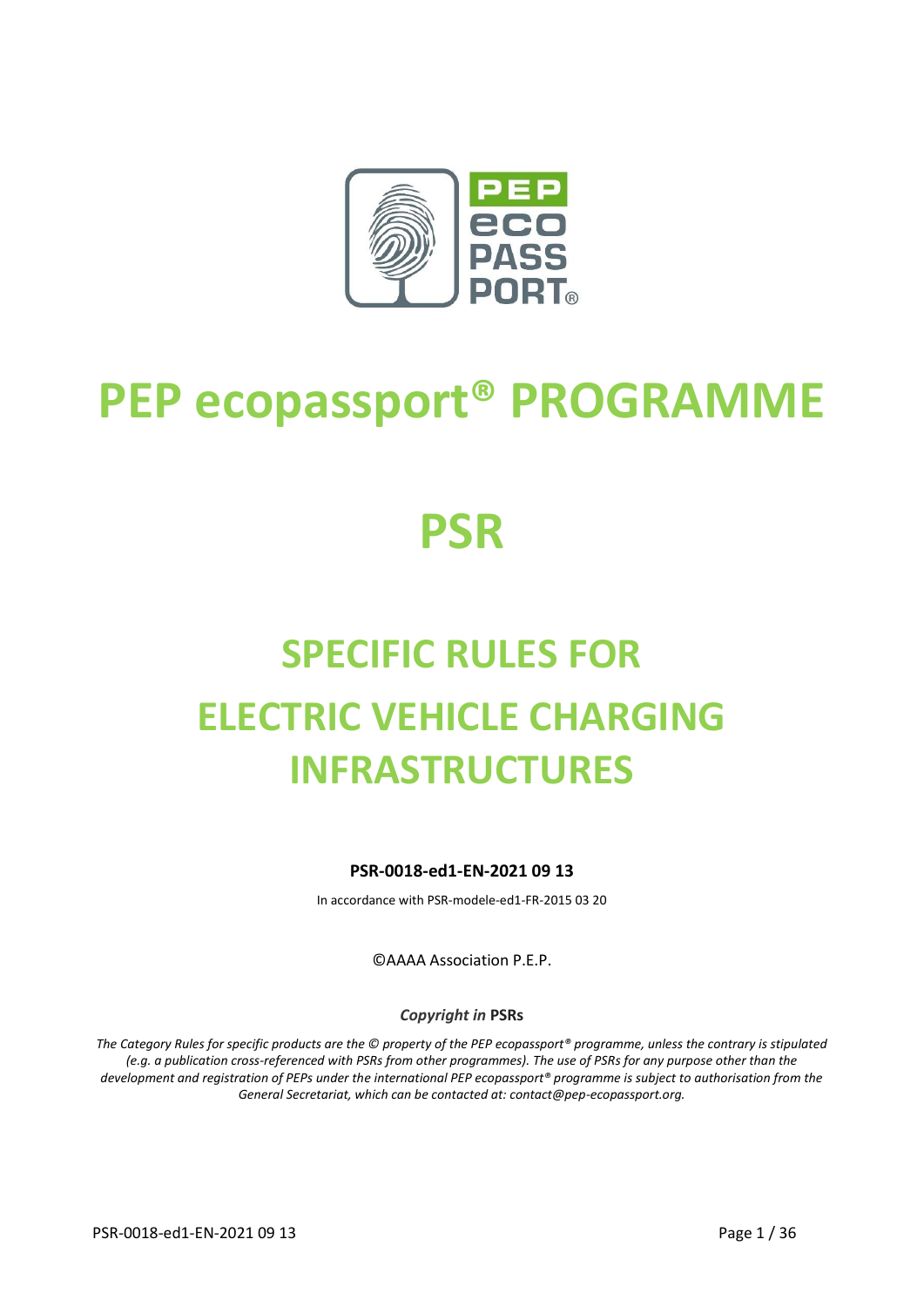# Contents

| 1. |         |  |  |
|----|---------|--|--|
| 2. |         |  |  |
|    | 2.1.    |  |  |
|    | 2.1.1.  |  |  |
|    | 2.1.2.  |  |  |
|    | 2.1.3.  |  |  |
|    | 2.1.4.  |  |  |
|    | 2.1.5.  |  |  |
|    | 2.2.    |  |  |
| 3. |         |  |  |
|    | 3.1.    |  |  |
|    | 3.1.1.  |  |  |
|    | 3.1.2.  |  |  |
|    | 3.2.    |  |  |
|    | 3.2.1.  |  |  |
|    | 3.2.2.  |  |  |
|    | 3.2.3.  |  |  |
|    | 3.2.4.  |  |  |
|    | 3.2.5.  |  |  |
|    | 3.3.    |  |  |
|    | 3.4.    |  |  |
|    | 3.5.    |  |  |
|    | 3.5.1.  |  |  |
|    | 3.5.2.  |  |  |
|    | 3.5.3.  |  |  |
|    | 3.5.4.  |  |  |
|    | 3.5.5.  |  |  |
|    | 3.6.    |  |  |
|    | 3.7.    |  |  |
|    | 3.8.    |  |  |
|    | 3.9.    |  |  |
|    | 3.10.   |  |  |
|    | 3.10.1. |  |  |
|    | 3.10.2. |  |  |
| 4. |         |  |  |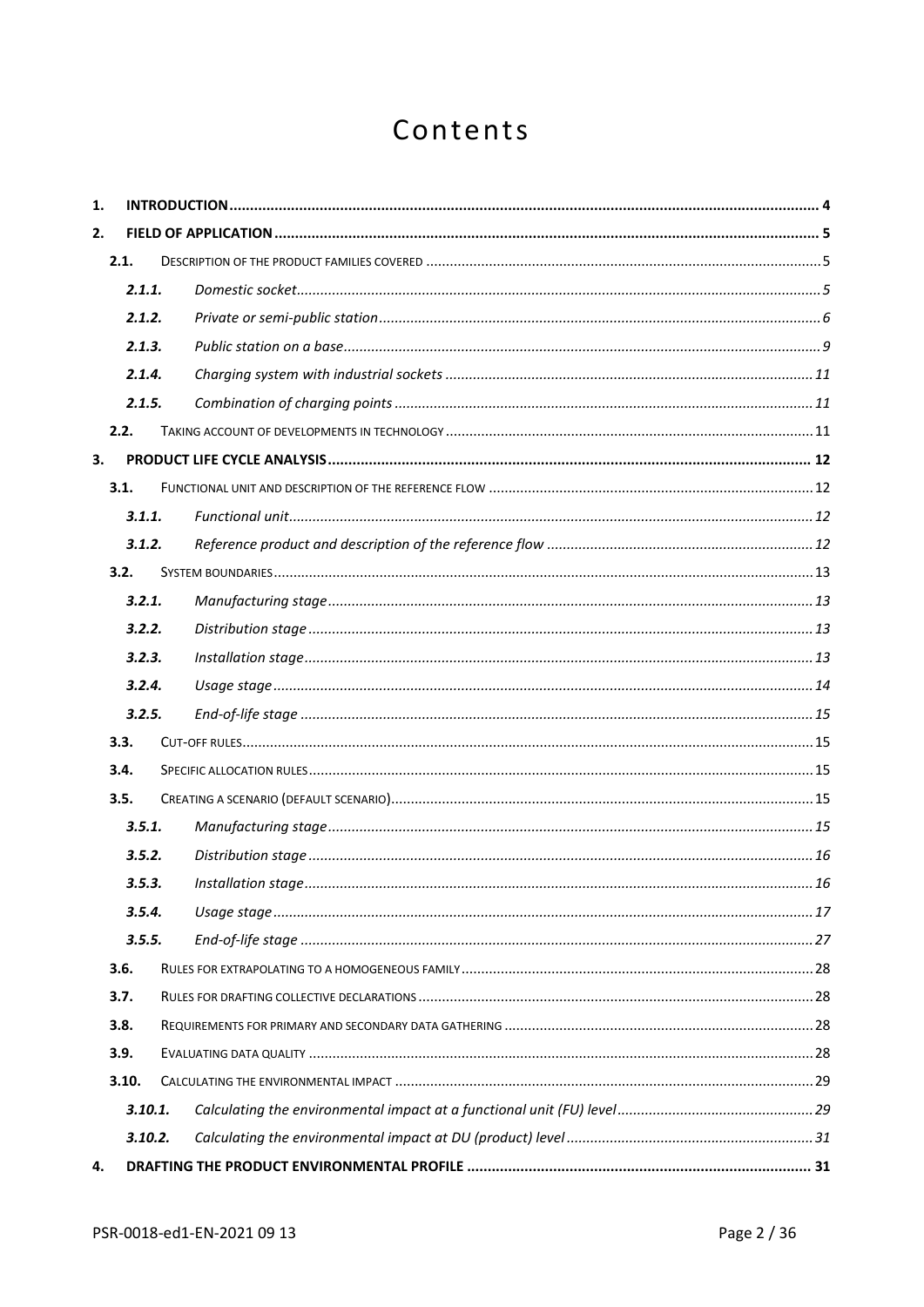| 4.1. |  |
|------|--|
| 4.2. |  |
| 4.3. |  |
| 4.4. |  |
|      |  |
| 5.   |  |
| 5.1. |  |
| 5.2. |  |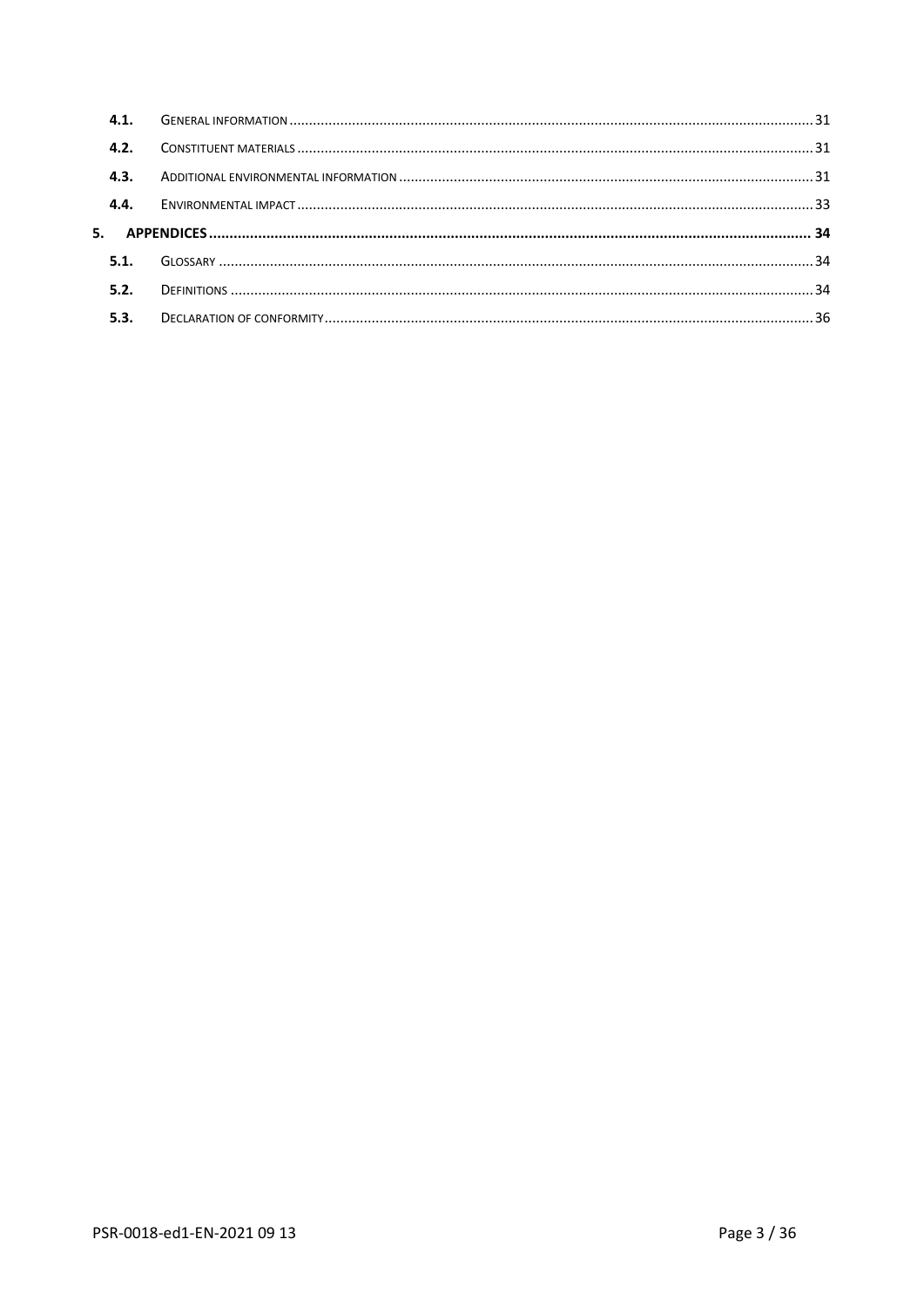### <span id="page-3-0"></span>**1. Introduction**

This reference document completes and clarifies the Product Category Rules (PCRs) for Product Environmental Profiles (PEPs) defined in the PEP ecopassport® Programme (PEP-PCR-ed4-EN-2021-09 06), available at [www.pep-ecopassport.org\)](http://www.pep-ecopassport.org/).

It sets out the additional requirements applicable to electric vehicle charging infrastructures. These requirements must be observed in order to:

- qualify the environmental performance of these products on an objective and consistent basis,
- publish PEPs that comply with the PEP ecopassport® Programme and with international reference standards.<sup>1</sup>

This reference document was drawn up in accordance with the PEP ecopassport® Programme's rules on openness and transparency and with the assistance of professionals from the electric vehicle charging infrastructure market and from stakeholders.

| <b>PEP</b><br>eco<br><b>PASS</b><br><b>PORT</b> ® | www.pep-ecopassport.org                                                                                                                                                                                     |
|---------------------------------------------------|-------------------------------------------------------------------------------------------------------------------------------------------------------------------------------------------------------------|
| PSR username                                      | PSR-0018-ed1-EN-2021 09 13                                                                                                                                                                                  |
| Critical review                                   | The third-party critical review was carried out by Caroline Catalan $-1$ Care and<br>Consult.<br>The declaration of conformity published on 27/07/21 is appended to this document.                          |
| Availability                                      | The Critical Review Report is available on request from the PEP Association:<br>contact@pep-ecopassport.org.                                                                                                |
| Field<br>of application                           | The Critical Review Report and the declaration of conformity shall remain valid for<br>five years or until the Writing Rules for PEPs or the reference regulatory texts to<br>which they refer are amended. |

<sup>1</sup> ISO 14025, ISO 14040 and ISO 14044 standards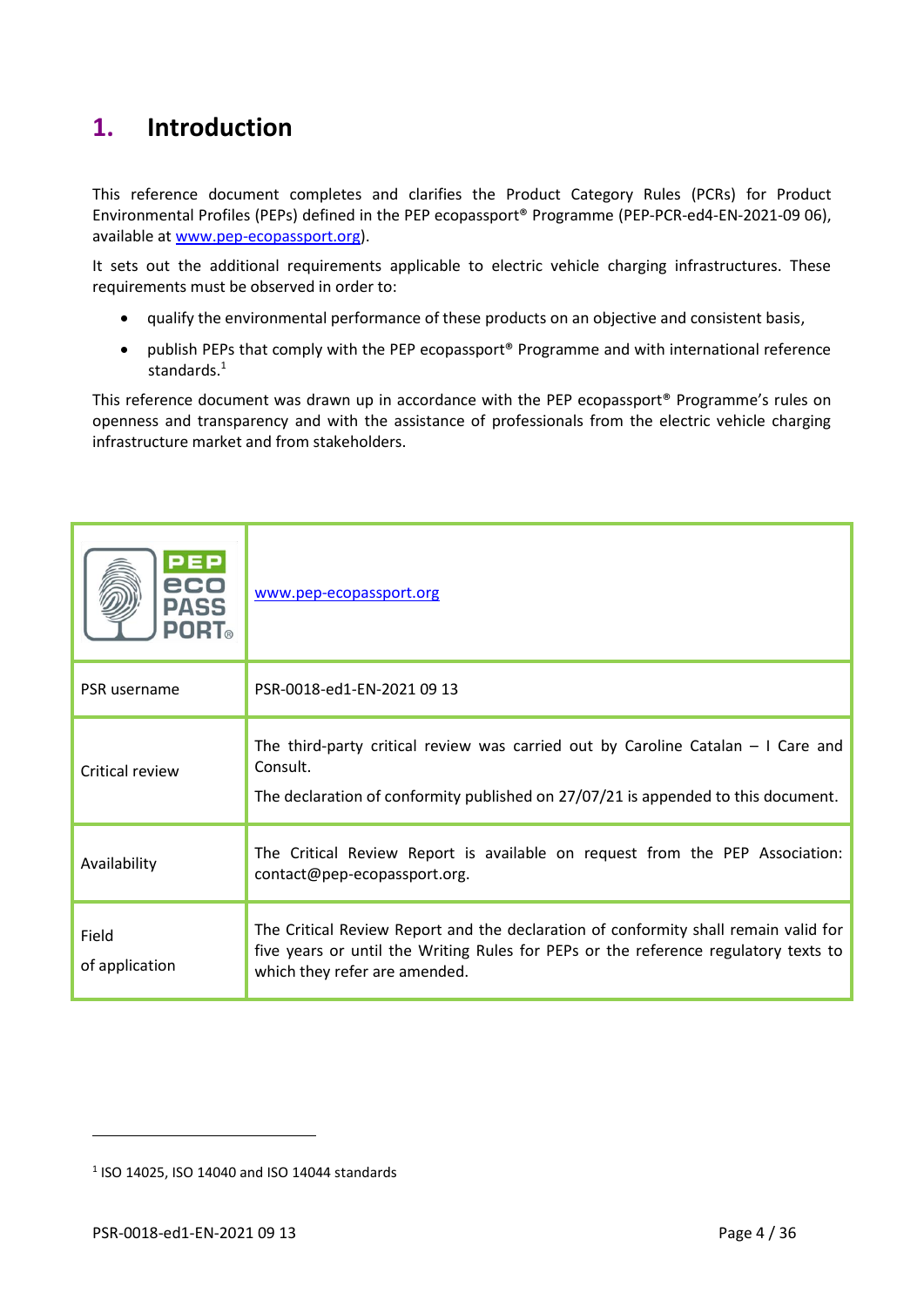# <span id="page-4-0"></span>**2. Field of application**

In accordance with the General Instructions for the PEP ecopassport® programme (PEP-General-Instructions - ed-4.1-EN-2017 10 17) and in conjunction with the PCR or "Product Category Rules" (PEP-PCR-ed4-EN-2021-09 06) for the PEP ecopassport® eco-declaration programme, this document sets out the specific rules for electric vehicle charging infrastructures and clarifies the product specifications to be adopted by manufacturers when compiling their PRODUCT ENVIRONMENTAL PROFILES (PEP), concerning:

- the technology and how it is applied,
- the reference service life taken into account for the products' Life Cycle Analysis (LCA),
- the conventional Reference use scenarios to take into account during the product's use phase.

The main purpose of these specific rules is to provide a common ground for manufacturers of electric vehicle charging infrastructures when drawing up their product life cycle analyses. It presents the different charging infrastructure technologies available, i.e.: sockets or charging stations for electric vehicles or rechargeable hybrid vehicles.

The field of application excludes:

<span id="page-4-1"></span>charging stations whose stations and sockets are merely an element of the infrastructure.

# 2.1. Description of the product families covered

The product family covered is referred to using the terminology of "electric vehicle charging infrastructure" and is a scheme designed to supply power to electric vehicles or rechargeable hybrid vehicles from the power grid, and to allow communication between these vehicles if necessary.

As at the date on which this PSR was written, this family comprises the five product categories set out below.

### <span id="page-4-2"></span>**2.1.1.** Domestic socket

This is a connection point in the form of a reinforced 16A 2P+E domestic electrical socket.

It is used for normal charging in mode 1 or 2.

It is composed of:

One 16A 2P+E electrical socket adapted for charging electric vehicles.

#### **Reference technical properties to be included in the PEP:**

| Product<br>family  | <b>Station</b><br>type | <b>Installation</b><br>type | Charging<br>type | <b>Number</b><br>of<br>charging<br>points | Charging<br>mode | Presence<br>οf<br>connected<br>sockets | Reference<br>power | Current<br>type | Reference<br>service<br>life |
|--------------------|------------------------|-----------------------------|------------------|-------------------------------------------|------------------|----------------------------------------|--------------------|-----------------|------------------------------|
| Passive<br>product | electrical<br>socket   | wall<br>installation        | Normal           | reinforced<br>electrical<br>socket        | Mode 1<br>or 2   | no                                     | 3.7 kW             | AC              | 10 years                     |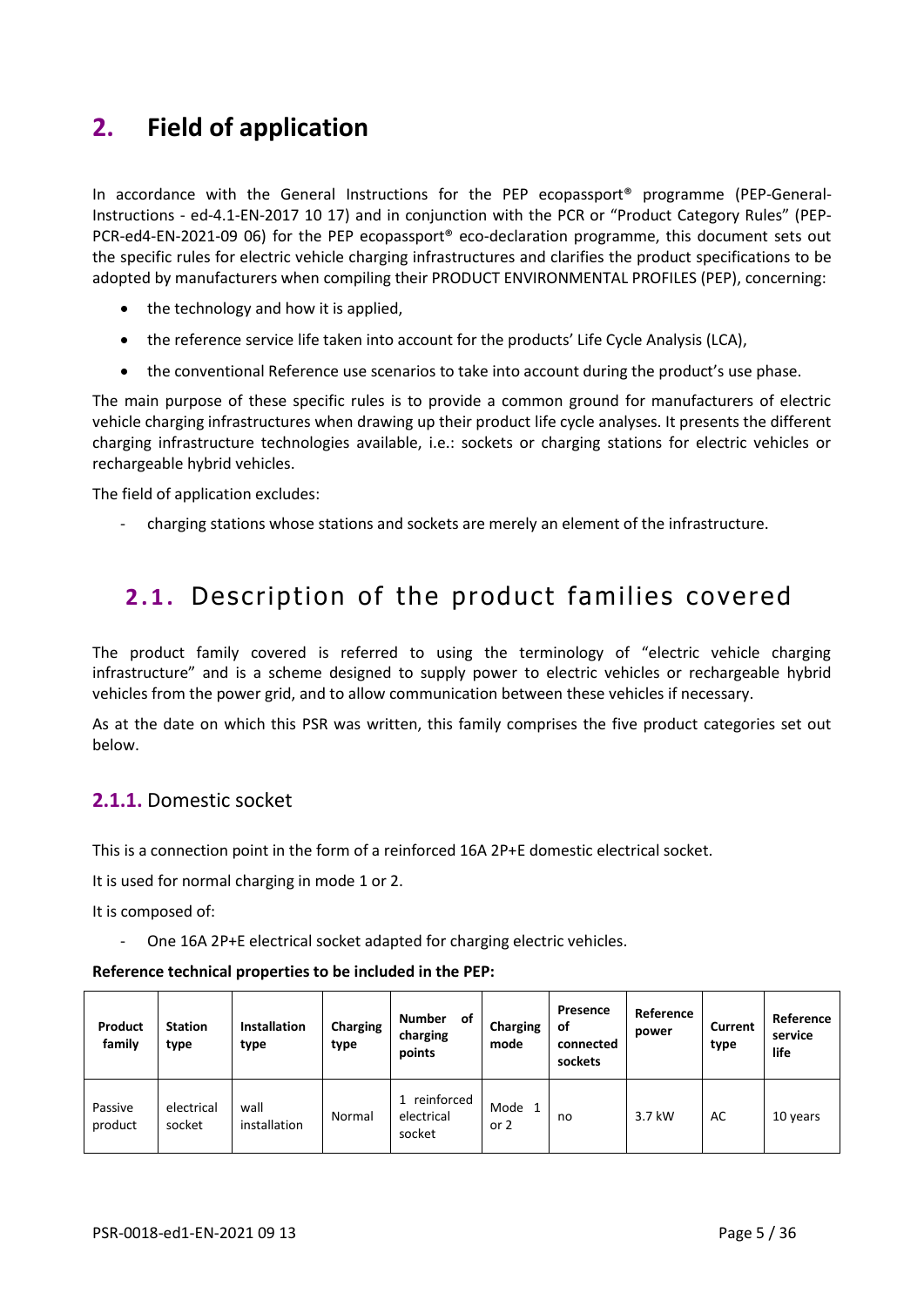### <span id="page-5-0"></span>**2.1.2.** Private or semi-public station

#### 2.1.2.1. AC wallbox

This is a charging station for a private or semi-public environment for one or more users and runs on alternating current. This is a charging wallbox installed (for example) in garages, roofed sheds, car parks and outside parking spaces associated with a residential or tertiary use building.

It runs in mode 3 for normal charging.

It is always composed of:

- 1 or 2 type 2S sockets connected to a rated current of 32 A

Or

- 1 type 2 or type 2S electrical socket of above 32 A;

Or

- 1 or 2 joined cables (T1 or T2) rated up to 32A
- 1 or 2 controllers
- 1 housing.

It may include:

- 1 electrical protection device
- 1 access control system (RFID or key)
- 1 modem
- 1 display screen
- 0 to 2 domestic 16A P+T electrical sockets
- 1 OCPP to CPO communication module
- 1 TIC remote data module

- …

The mandatory and optional elements must be declared in the accompanying report and in the PEP.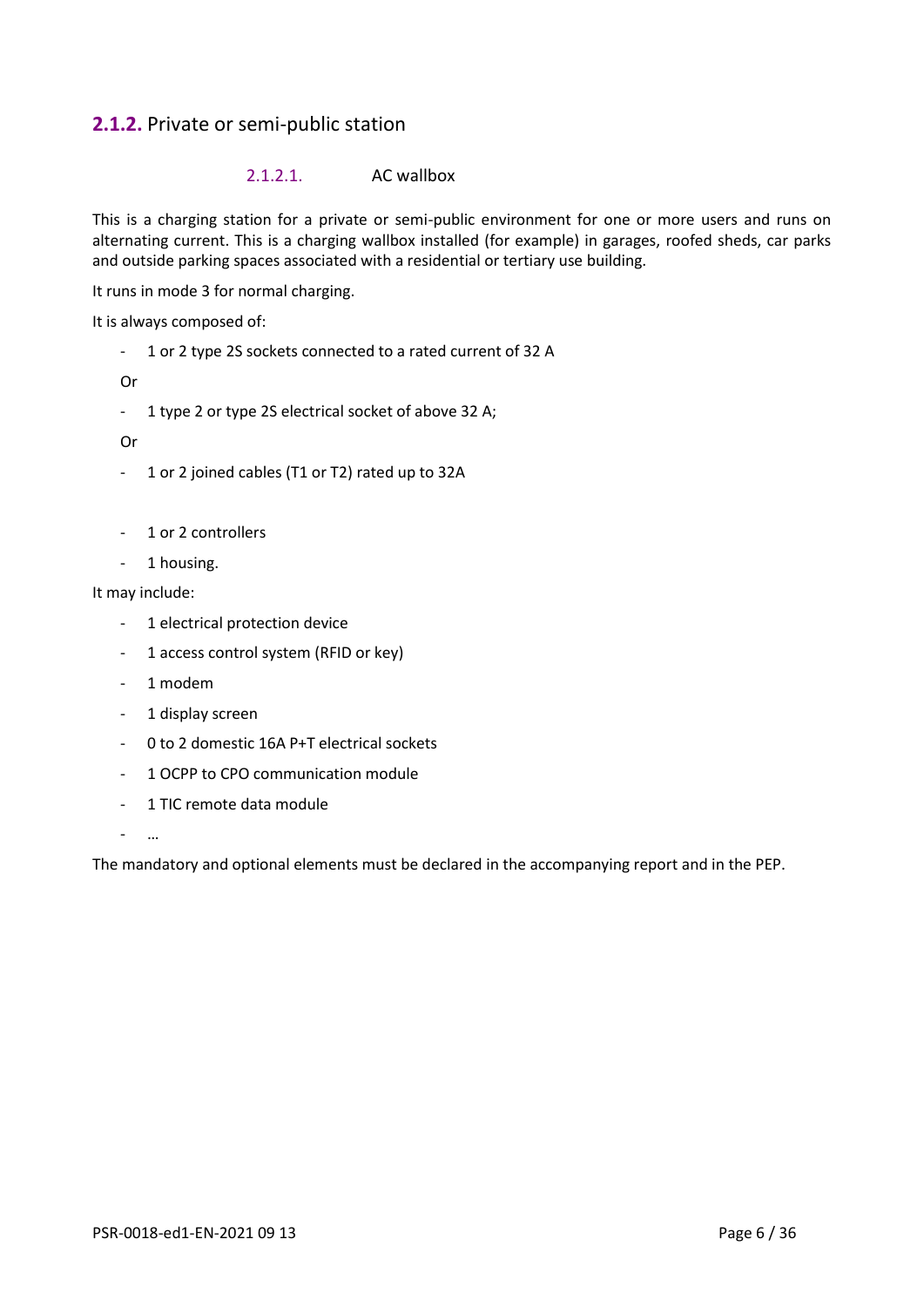| Product<br>family | <b>Station</b><br>type                               | <b>Installation</b><br>type                                                                                                                                                                                                  | <b>Charging</b><br>type | <b>Number</b><br>of<br>charging<br>points        | Charging<br>mode | Presence<br>of<br>connected<br>sockets          | Reference<br>power                             | Current<br>type: | Reference<br>service<br>life |
|-------------------|------------------------------------------------------|------------------------------------------------------------------------------------------------------------------------------------------------------------------------------------------------------------------------------|-------------------------|--------------------------------------------------|------------------|-------------------------------------------------|------------------------------------------------|------------------|------------------------------|
|                   |                                                      |                                                                                                                                                                                                                              |                         |                                                  |                  |                                                 | 16 A - 230<br>V - 3.7 kW-<br>single-<br>phase  |                  |                              |
| Active            | Wallbox<br>running on<br>alternating<br>current (AC) | wall<br>installation:<br>garages,<br>roofed sheds<br>exterior<br>or<br>parking areas<br>collective<br>Normal<br>in<br>residential<br>buildings<br>or<br>buildings used<br>as offices, car<br>parks, or the<br>public highway |                         | $1$ or $2$<br>type 2S<br>or type<br>2<br>sockets | Mode 3           | $0 - 2$<br>16A<br>$2P+T$<br>domestic<br>sockets | 32 A - 230<br>V - 7 kW-<br>single-<br>phase    | AC               | 10 years                     |
| product           |                                                      |                                                                                                                                                                                                                              |                         |                                                  |                  |                                                 | $16A - 230$<br>V - 11 kW-<br>three-<br>phase   |                  |                              |
|                   |                                                      |                                                                                                                                                                                                                              |                         |                                                  |                  |                                                 | $32 A - 230$<br>V - 22 kW -<br>three-<br>phase |                  |                              |

#### **Reference technical properties to be included in the PEP:**

2.1.2.2. Private or semi-public station on a base and running on alternating current (AC)

This is a charging station for a private or semi-public environment (such as the car park for a block of flats or for an office building, a public car park, etc.) for one or more users and runs on alternating current.

It runs for normal charging and in mode 3.

It must contain at least:

- 1 or 2 type 2 or type 2S sockets connected to a rated current of 32 A

Or

- 1 or 2 joined cables (T1 or T2) rated up to 32A
- 1 or 2 controllers
- 1 housing
- 1 base.

It may include:

- 1 electrical protection device
- 1 CPO communication module
- Connection facilities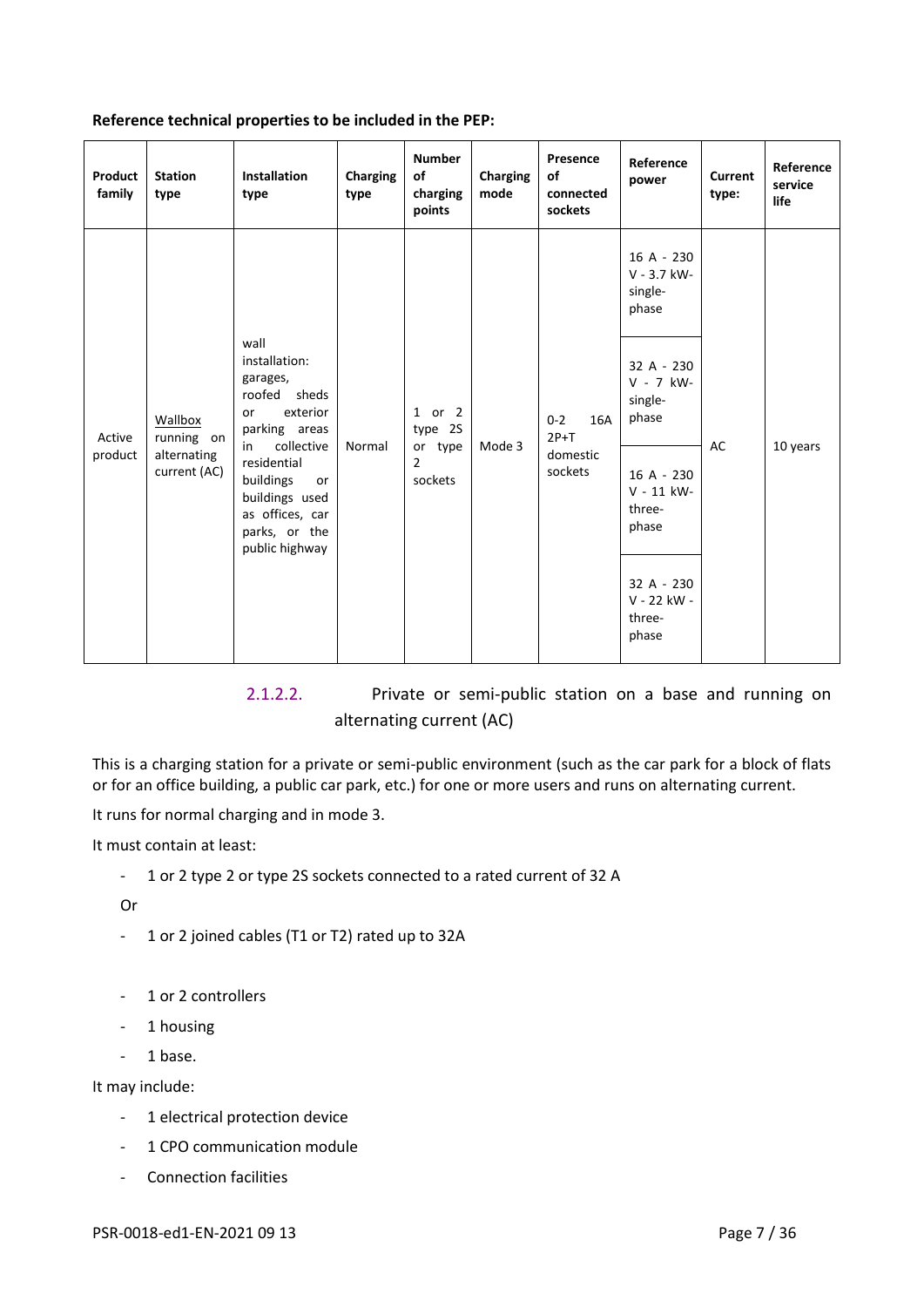- 0 to 2 domestic 16A 2P+E electrical sockets
- 1 modem
- 1 meter
- 1 display screen.

The mandatory and optional elements must be declared in the accompanying report and in the PEP.

#### **Reference technical properties to be included in the PEP:**

| Product<br>family | <b>Station</b><br>type                                                                                 | <b>Installation</b><br>type                         | Charging<br>type | <b>Number</b><br>of<br>charging<br>points   | Charging<br>mode | Presence<br>of<br>connected<br>sockets          | Reference<br>power                            | Current<br>type | Reference<br>service<br>life |
|-------------------|--------------------------------------------------------------------------------------------------------|-----------------------------------------------------|------------------|---------------------------------------------|------------------|-------------------------------------------------|-----------------------------------------------|-----------------|------------------------------|
| Active<br>product |                                                                                                        |                                                     |                  |                                             |                  |                                                 | 16 A - 230<br>V - 3.7 kW-<br>single-<br>phase |                 |                              |
|                   | Private<br>or<br>semi-public<br>stations on<br>a base and<br>running on<br>alternating<br>current (AC) | home,<br>business or<br>semi-public<br>installation | Normal           | $1$ or $2$<br>type 2S<br>or type<br>2 bases | Mode 3           | $0 - 2$<br>16A<br>$2P+E$<br>domestic<br>sockets | 32 A - 230<br>$V - 7$ kW-<br>single-<br>phase | AC              | 10 years                     |
|                   |                                                                                                        |                                                     |                  |                                             |                  |                                                 | 16 A - 230<br>$V - 11$ kW-<br>three-<br>phase |                 |                              |
|                   |                                                                                                        |                                                     |                  |                                             |                  |                                                 | 32 A - 230<br>V - 22 kW -<br>three-<br>phase  |                 |                              |

### 2.1.2.3. Private or semi-public stations on a base and running on direct current (DC)

This is a charging station for a private or semi-public environment (such as the car park for a block of flats or for an office building, a public car park, etc.) for one or more users and runs on direct current suitable for quick charging and bidirectional charging to make local use of the energy stored (Vehicle to Home usage - V2H and vehicule to building – V2B).

It runs for fast charging and in mode 4.

It must always contain at least:

- 1 or more attached cables with a mobile CCS and/or CHAdeMO plug
- 1 controller
- 1 protective device
- 1 housing
- 1 base
- 1 converter.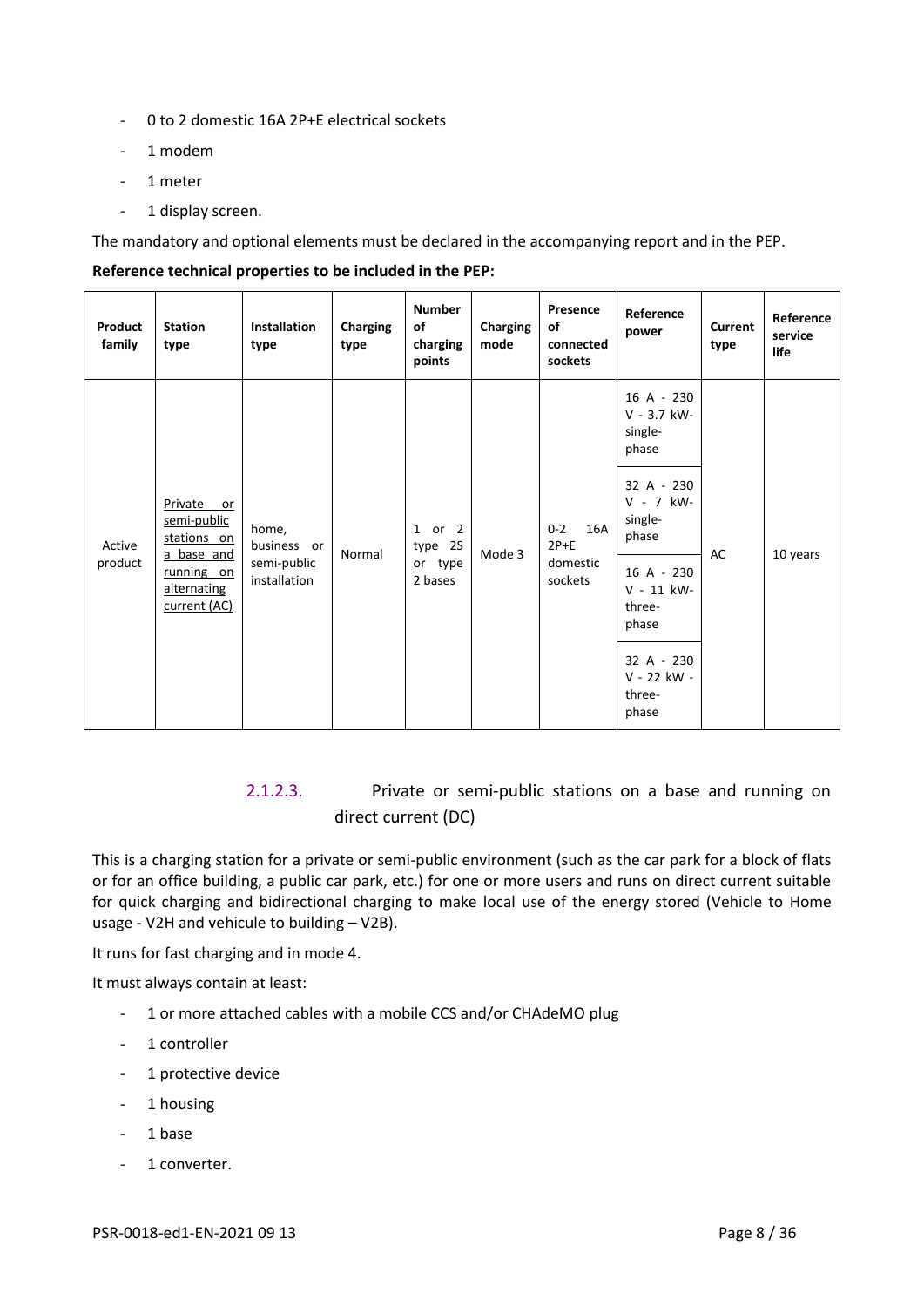It may include:

- 1 electrical protection device
- 1 access control system (RFID or key)
- 1 modem
- 1 metering device
- 1 display screen
- 1 CPO communication module.

The mandatory and optional elements must be declared in the accompanying report and in the PEP.

#### **Reference technical properties to be included in the PEP:**

| Product<br>family | <b>Station</b><br>type                                                               | <b>Installation</b><br>type                         | Charging<br>type | <b>Number</b><br>of<br>charging<br>points                                                     | Charging<br>mode | Presence<br>of<br>connected<br>sockets | Reference<br>power                                                        | Current<br>type | Reference<br>service<br>life |
|-------------------|--------------------------------------------------------------------------------------|-----------------------------------------------------|------------------|-----------------------------------------------------------------------------------------------|------------------|----------------------------------------|---------------------------------------------------------------------------|-----------------|------------------------------|
| Active<br>product | Private<br>semi-<br>or<br>public<br>stations<br>on a base<br>and<br>running<br>on DC | home,<br>business or<br>semi-public<br>installation | Fast             | 1 or more<br>attached<br>cables<br>with<br>a<br>mobile<br><b>CCS</b><br>or<br>CHAdeMO<br>plug | Mode 4           | No                                     | (>22kW)<br>0r<br>43kW<br>0r<br>$>=50kW$<br>be<br>To<br>precised in<br>PEP | DC              | 10 years                     |

### <span id="page-8-0"></span>**2.1.3.** Public station on a base

2.1.3.1. Public station on a base and running on alternating current (AC)

This is a charging station for a public environment for multiple users (supermarket car park, village square, public highway, etc.) and runs on alternating current.

It runs for normal charging and in mode 3.

It is always composed of:

- 1 or 2 type 2S sockets connected to a rated current of up to 32 A
- 1 or 2 controllers
- 1 electrical protection device per electrical socket
- 1 housing
- 1 base.

It may include:

- Connection facilities
- 1 access control system (RFID or key)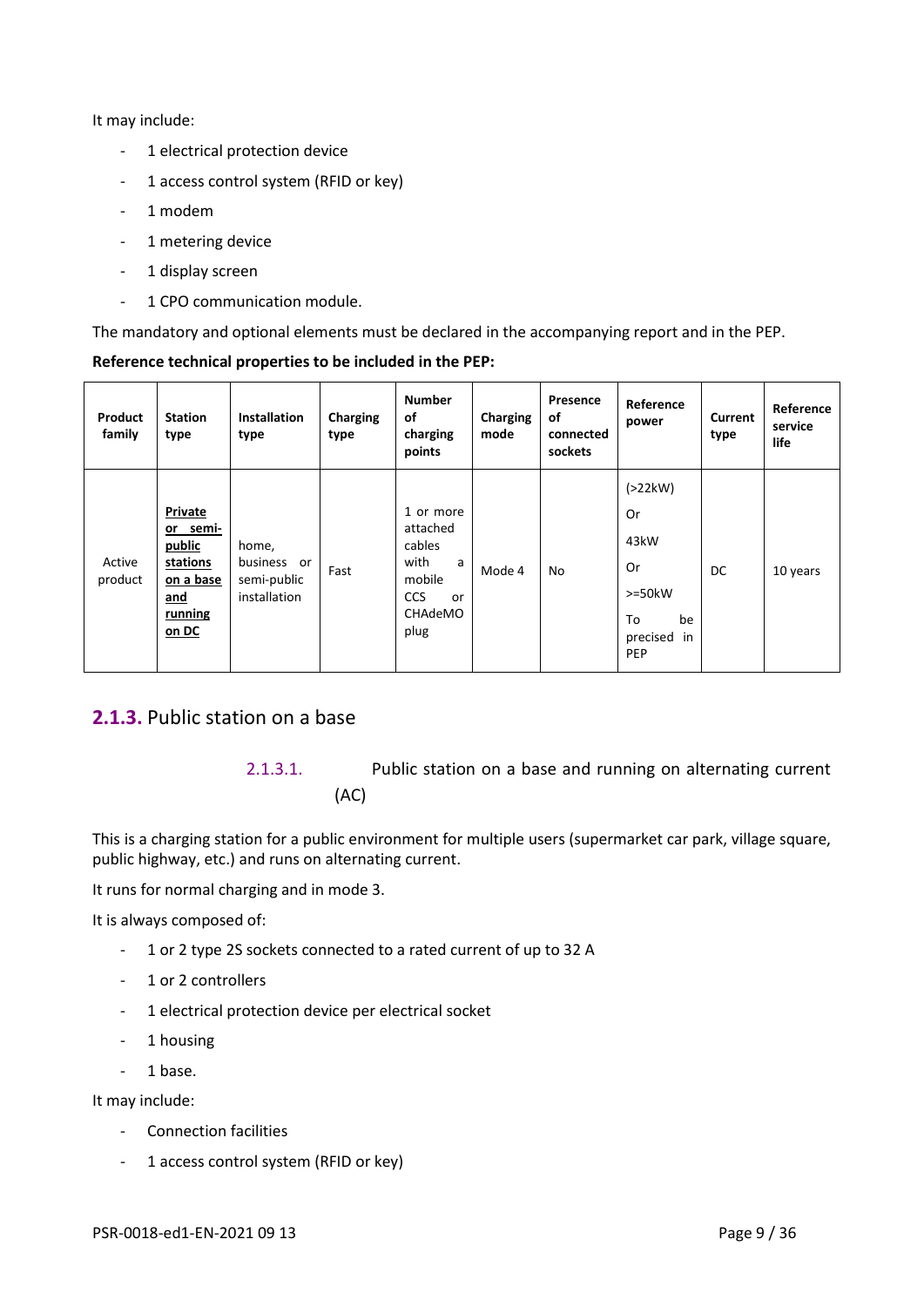- 1 modem
- 1 metering device
- 1 display screen
- 1 CPO communication module
- 1 payment system
- …

The mandatory and optional elements must be declared in the accompanying report and in the PEP.

#### **Reference technical properties to be included in the PEP:**

| Product<br>family | <b>Station</b><br>type                                            | <b>Installation</b><br>type | Charging<br>type | <b>Number</b><br>of<br>charging<br>points | Charging<br>mode | Presence<br>οf<br>connected<br>sockets          | Reference<br>power                            | Current<br>type: | Reference<br>service<br>life |
|-------------------|-------------------------------------------------------------------|-----------------------------|------------------|-------------------------------------------|------------------|-------------------------------------------------|-----------------------------------------------|------------------|------------------------------|
| Active<br>product | <b>Public</b><br>stations<br>on a base<br>and<br>running<br>on AC | Installed<br>outside        | Normal           | 2 type 2S<br>or type 2<br>sockets         | Mode 3           | $0 - 2$<br>16A<br>$2P+E$<br>domestic<br>sockets | 32 A - 230 V<br>22<br>kW-<br>٠<br>three-phase | AC               | 10 years                     |

2.1.3.2. Public station on a base and running on direct current (DC)

This is a multistandard charging station for a multi-user environment installed in a public area (company car park, petrol station, motorway services, etc.) that runs on direct current and potentially on alternating current. This station can be used for fast charging.

This type of station is connected and monitored.

It runs for fast charging, in mode 4.

It is always composed of:

- 1 cable with a COMBO mobile connection and/or 1 cable with a CHAdeMO mobile connection
- 1 or more controllers
- 1 or more electrical protection systems.

It may include:

- 1 type 2S electrical socket
- 1 attached 43 kW cable
- 1 or more 16A 2P+E domestic sockets
- 1 communication device (modem, to CPO, etc.)
- 1 monitoring device
- 1 payment device
- 1 or more metering devices
- 1 access control system (RFID or key)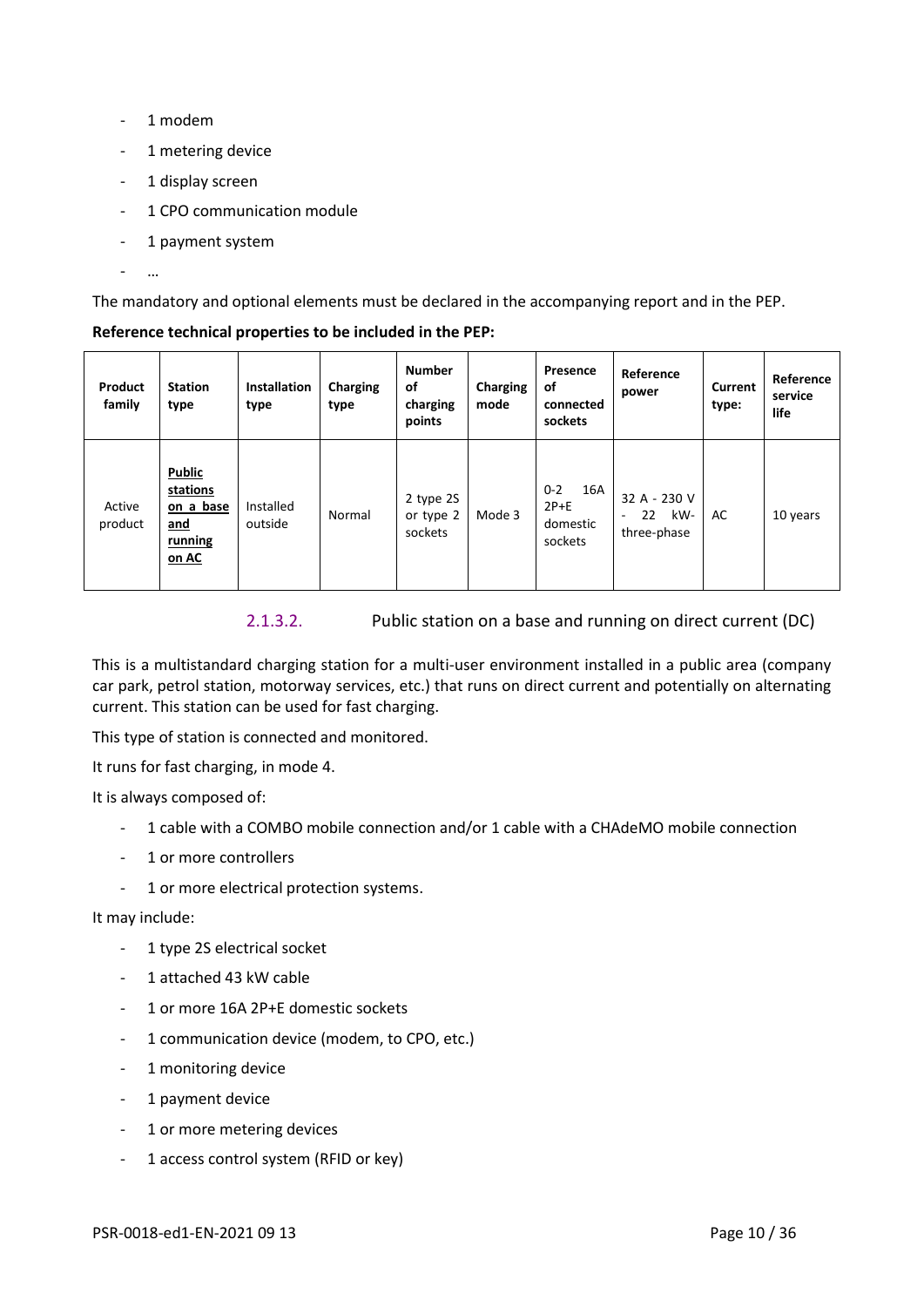1 display screen.

The mandatory and optional elements must be declared in the accompanying report and in the PEP.

**Reference technical properties to be included in the PEP:**

| Product<br>family | <b>Station</b><br>type                        | <b>Installation</b><br>type     | <b>Charging</b><br>type | Number of<br>charging<br>points                                                                                                                                                            | Charging<br>mode | Presence<br>of<br>connected<br>sockets | Reference<br>power                                                         | Current<br>type:               | Reference<br>service<br>life |
|-------------------|-----------------------------------------------|---------------------------------|-------------------------|--------------------------------------------------------------------------------------------------------------------------------------------------------------------------------------------|------------------|----------------------------------------|----------------------------------------------------------------------------|--------------------------------|------------------------------|
| Active<br>product | <b>Public</b><br>stations<br>running<br>on DC | installed in<br>public<br>areas | Fast                    | COMBO<br>$\mathbf{1}$<br>cable with<br>mobile<br>a<br>connection<br>and/or<br>1<br>cable with<br>a<br>CHAdeMO<br>mobile<br>connection<br>and/or<br>1<br>2S<br>type<br>electrical<br>socket | Mode 4<br>Mode 3 | 1 or more<br>16A 2P+E<br>sockets       | 400 V -<br>125 A - 50<br>kW<br>currently<br>(can<br>go<br>up to 180<br>kW) | DC<br>and<br>potentially<br>AC | 10 years                     |

### **2.1.4.** Charging system with industrial sockets

<span id="page-10-0"></span>This is a charging system that operates in an industrial environment. For all declarations pertaining to this type of system, the information given for the products set out above must be defined and set out in the PEP and in the accompanying report. Other relevant informations can be added.

This information should make it possible to establish the reference Reference use scenario. As we have less experience with this type of socket, it has not been possible to establish specific rules for them, but this PSR should serve as a complementary guide to the RCP.

### <span id="page-10-1"></span>**2.1.5.** Combination of charging points

This is a charging system that be used in a hybrid manner and includes both AC and DC charging points that can operate simultaneously. For these products, all characteristics must be declared for both types of charging point. The main charging point(s) must be identified.

For each station, the "main" charging point is the point used to determine the station's dimensions. If several charging points can operate simultaneously and if the charging points have comparable usage rates, there are said to be multiple main charging points.

# <span id="page-10-2"></span>2.2. Taking account of developments in technology

The specific rules for electric vehicle charging infrastructures will take account of any and all technological advances where a request has been made to the P.E.P. Association to include those advances in these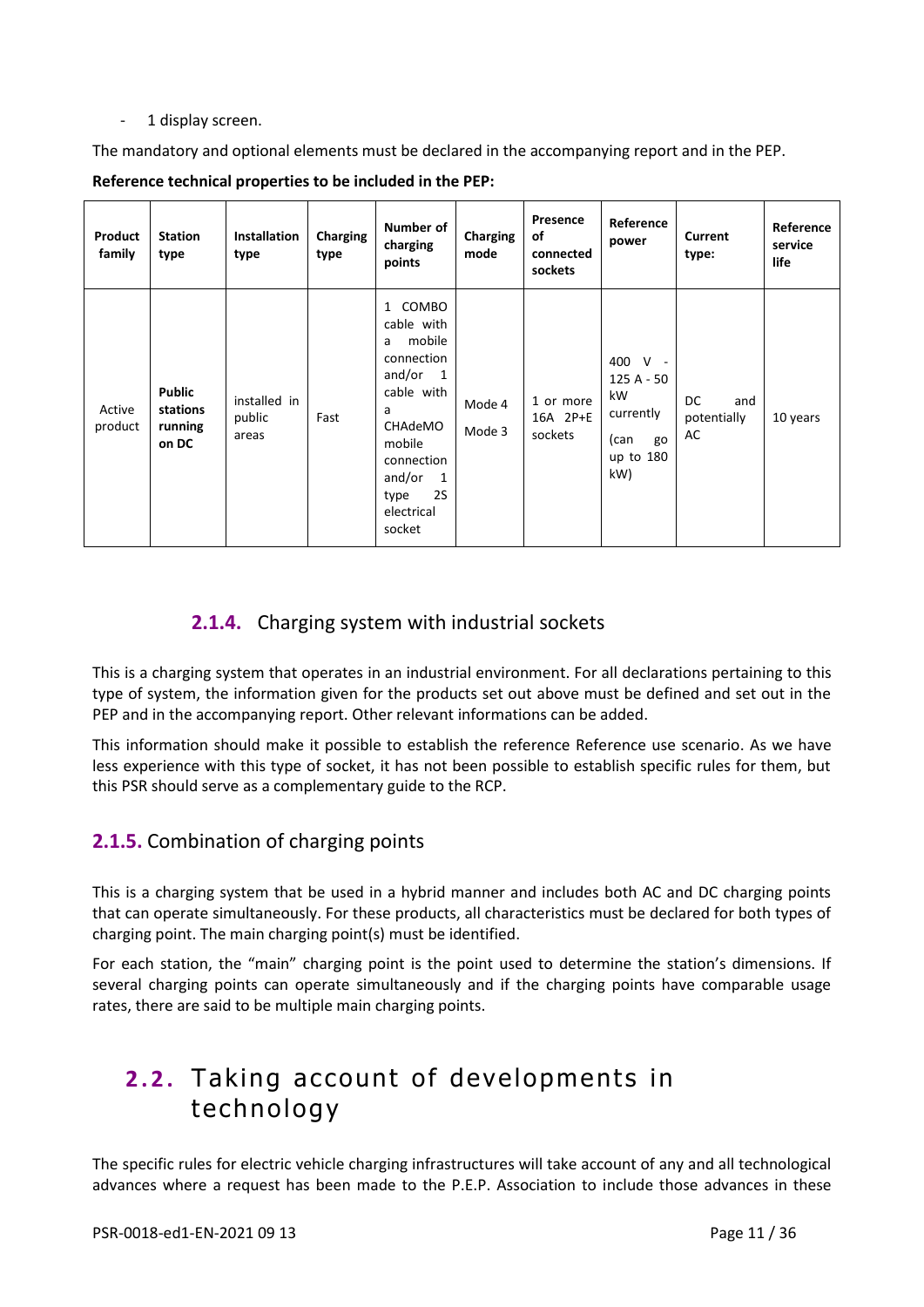specific rules, and the Association will give its decision based on how the new technology is presented and the extent to which its claimed performance is substantiated.

# <span id="page-11-1"></span><span id="page-11-0"></span>**3. Product Life Cycle Analysis**

### **3.1.** Functional unit and description of the reference flow

These specific rules supplement Paragraph 2.1 "Functional unit and description of the reference flow" of the currently applicable PCR (PEP-PCR-ed4-EN-2021-09 06).

As a reminder, there are 2 options for declaring the environmental impact indicators of a system declared in a PEP, each of them meeting different needs:

- The functional unit, to be used systematically when the comparison between systems (products, solutions...) is required (MANDATORY)

- The declared unit, which allows the direct integration of environmental impact indicators of products at the product or system level. (OPTIONAL)

### <span id="page-11-2"></span>**3.1.1.** Functional unit

The main purpose of this product family is to supply power to one or more vehicles in order to charge their batteries for their own use. Thus, the functional unit adopted is as follows:

> $\checkmark$  Supply 1 kW to one vehicle in accordance with the reference use scenario at the charging point<sup>2</sup>

Given the type of product and its specific function, the functional unit chosen refers to the provision of a finite quantity of energy to a vehicle and does not directly integrate a temporal dimension. Indeed, the temporal dimension is integrated through the reference scenario in order to guarantee the adequacy between product and function. In order to facilitate the understanding and the integration of the results in larger systems (building, parking, ...), the results can be declared in a declared unit.

The declared unit can be: "To ensure the recharging of electric vehicles or rechargeable hybrids through one or several recharging points during a reference lifetime of XX years". XX being defined in the reference scenarios below.

### <span id="page-11-3"></span>**3.1.2.** Reference product and description of the reference flow

The study shall be carried out:

<sup>&</sup>lt;sup>2</sup> The baseline scenario includes the baseline lifespan as defined in the PEP ecopassport<sup>®</sup> program PCR.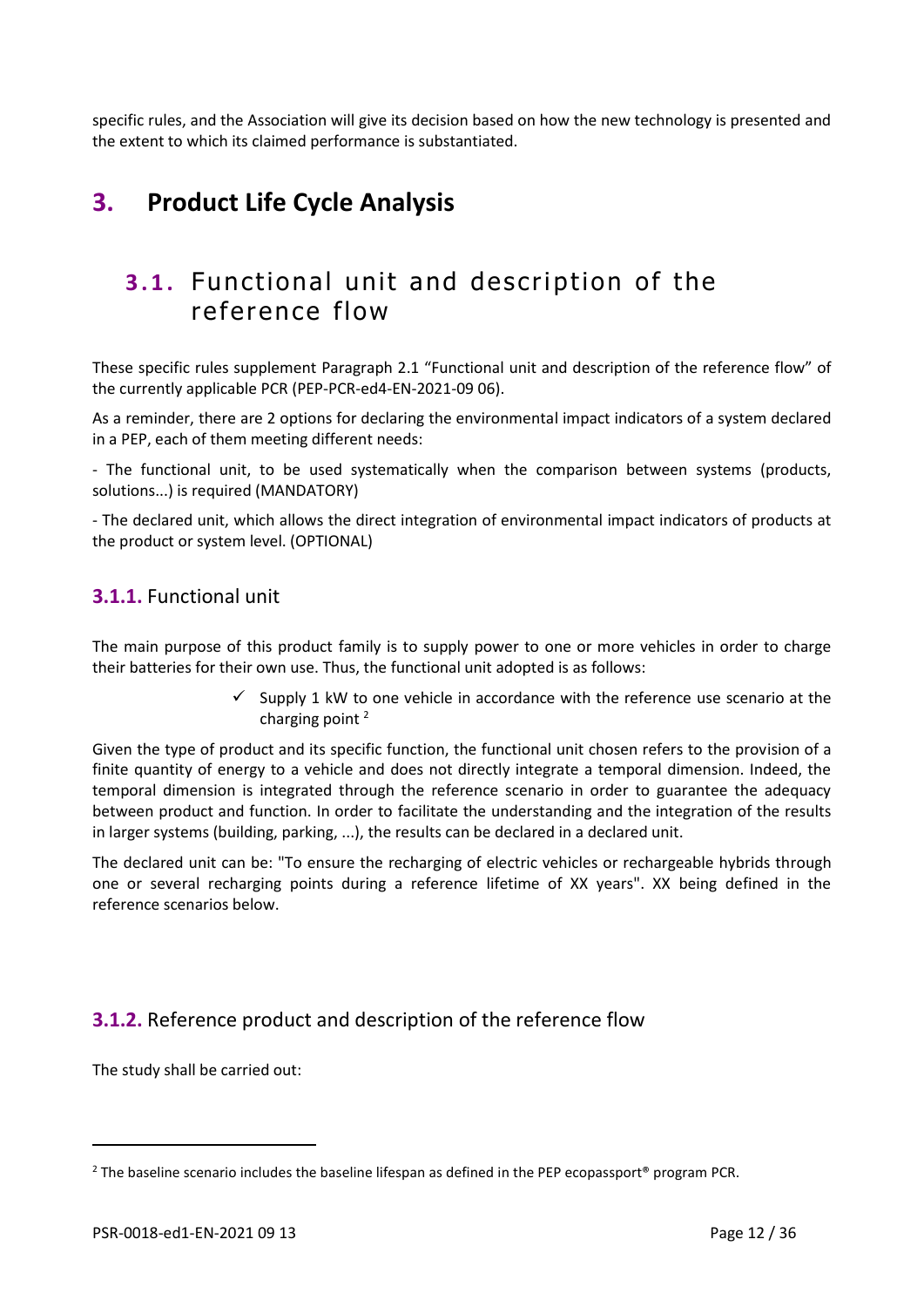- On the charging system together with its packaging and the installation accessories supplied with the product. The sub-assemblies included must be described in the accompanying report and in the PEP in order to ensure that the declaration is transparent.
- For all products that do not come with a cable attached, the connection cable between the vehicle and the station can optionally be included in the PEP, and the PEP must explicitly state that the cable has been included where this is the case.
- Considering the reference service life described in Paragraph 2.1.

The effects are then scaled down to the functional unit using the method described in Paragraph 3.10.

<span id="page-12-0"></span>For declarations concerning a product range or for collective declarations, the reference product's characteristics must be those set out in Paragrap[h 2.1.](#page-4-1)

### **3 . 2 .** System boundaries

These specific rules supplement the Paragraph on "System boundaries" in the currently applicable PCR (PEP-PCR-ed4-EN-2021-09 06).

### <span id="page-12-1"></span>**3.2.1.** Manufacturing stage

The rules defined in the applicable PCR (PEP-PCR-ed4-EN-2021-09 06) shall apply to this stage.

All components supplied with the product to enable it to function correctly must be included within the study.

The elements that must be included for charging systems are:

- for passive products: the charging socket and its packaging,
- for active products: the station, the mounting base and its primary packaging.

The charging cable must be included if it cannot be separated from the station; otherwise, including it is optional but if it is included, this must be indicated in the PEP.

The elements that fall outside the scope of the study are the connection to the mains grid, the monitoring infrastructure and the communication network.

### <span id="page-12-2"></span>**3.2.2.** Distribution stage

The rules defined in the applicable PCR (PEP-PCR-ed4-EN-2021-09 06) shall apply to this stage.

### <span id="page-12-3"></span>**3.2.3.** Installation stage

The rules defined in the applicable PCR (PEP-PCR-ed4-EN-2021-09 06) shall apply to this stage. Typically, installing a charging system involves:

- Manufacturing and processing the components of the equipment required for the installation, which will not be incorporated until the station is installed.
- The processes and energy applied during the installation.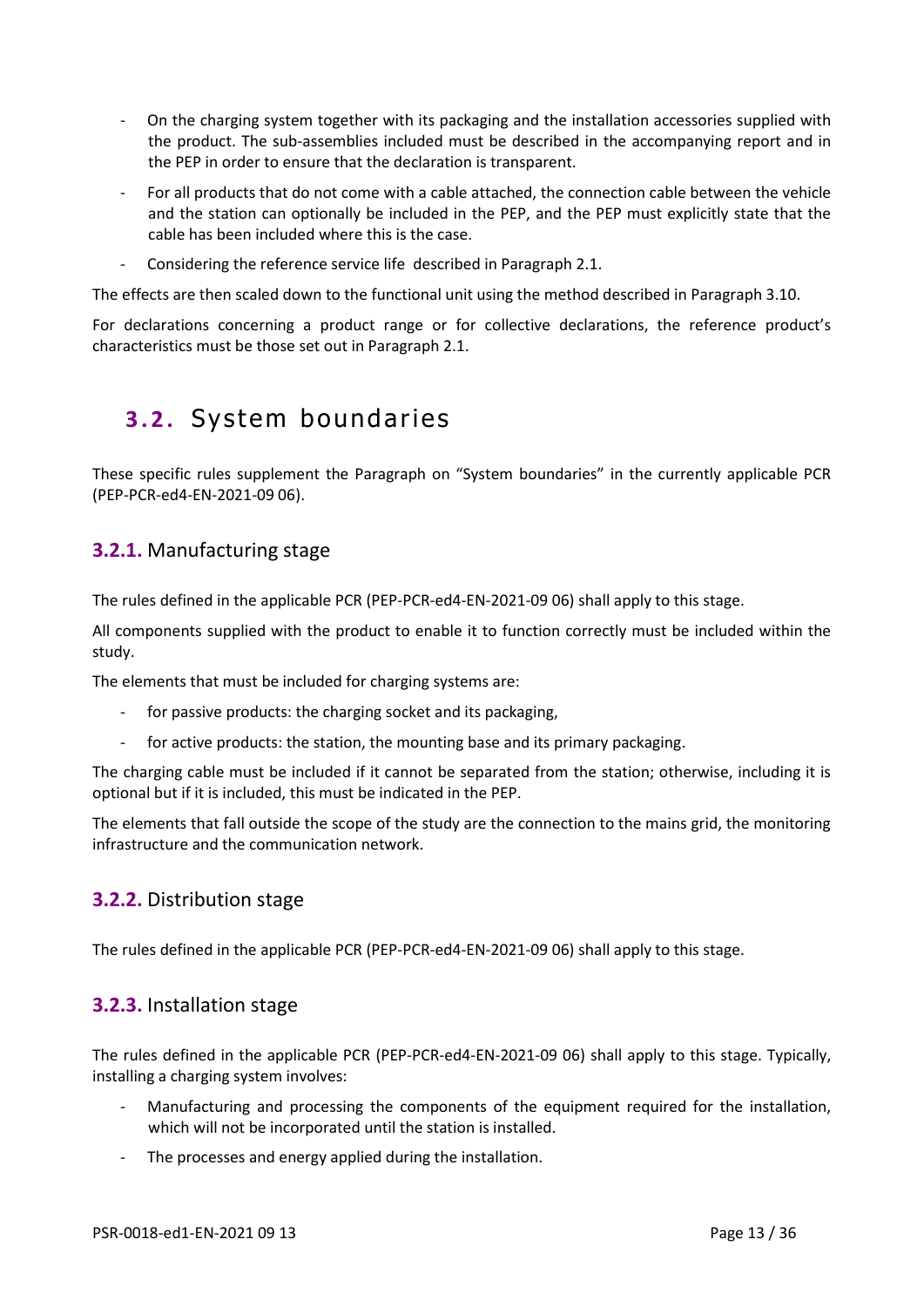- The workflows involved with the installation process, where necessary to ensure the proper operation of the equipment in its usage location, may be:
	- o transport to the site via hoist,
	- o the energy consumed during a testing phase on the usage site.
- Processing the packaging waste. It is assumed that the packaging waste generated during the installation stage will be disposed of by the installer once the equipment has been installed.

The following, on the other hand, are not taken into consideration:

- Equipment used to connect the system to other elements of the main grid, such as cables. These elements may be covered by a separate declaration.
- The energy flows associated with the use of portable hand tools to install the system.
- Any modification to the frame and/or addition of any elements not stipulated by the manufacturer. The actual impact of these operations should be calculated by the declaration user, if desired, using the installation elements used during the site works phase.

### <span id="page-13-0"></span>**3.2.4.** Usage stage

The usage stage of the charging station, once the element has been installed, includes the following:

Electrical energy consumption by the charging system associated with heat dissipation when recharging the vehicle, which should be calculated as follows:

#### **For AC products:**

#### **Station consumption associated with losses = R\*I²\*T\*X**

#### **For DC products:**

#### **Station consumption associated with losses = (1-E)\*Qd**

Where:

 $R =$  Resistance of the connections that transmit the current to the vehicle

 $I = Intensity = 100\%$  in single-phase AC

= 100% (3\*In) in three-phase AC

In = Normal Intensity

T = Unit charge time

X = Number of charges over the reference service life

E = Converter yield

Qd = Average quantity of energy supplied for a given charging point on the station's RL.

The associated values (R, I, T and X) must be substantiated and depend on the reference usage scenario defined in Paragraph 3.5.4.

Electrical energy consumption by the charging system associated with its operation (known as intrinsic consumption) and applicable solely to active systems, which must be measured, substantiated and dependent on the reference usage scenario.

#### **For AC or DC stations:**

**Intrinsic consumption of the charging system = (Pactive\*%Tactive+Pva\*%Tva+%Pvp\*%Tvp+Poff\*%Toff)\*RL**

Where: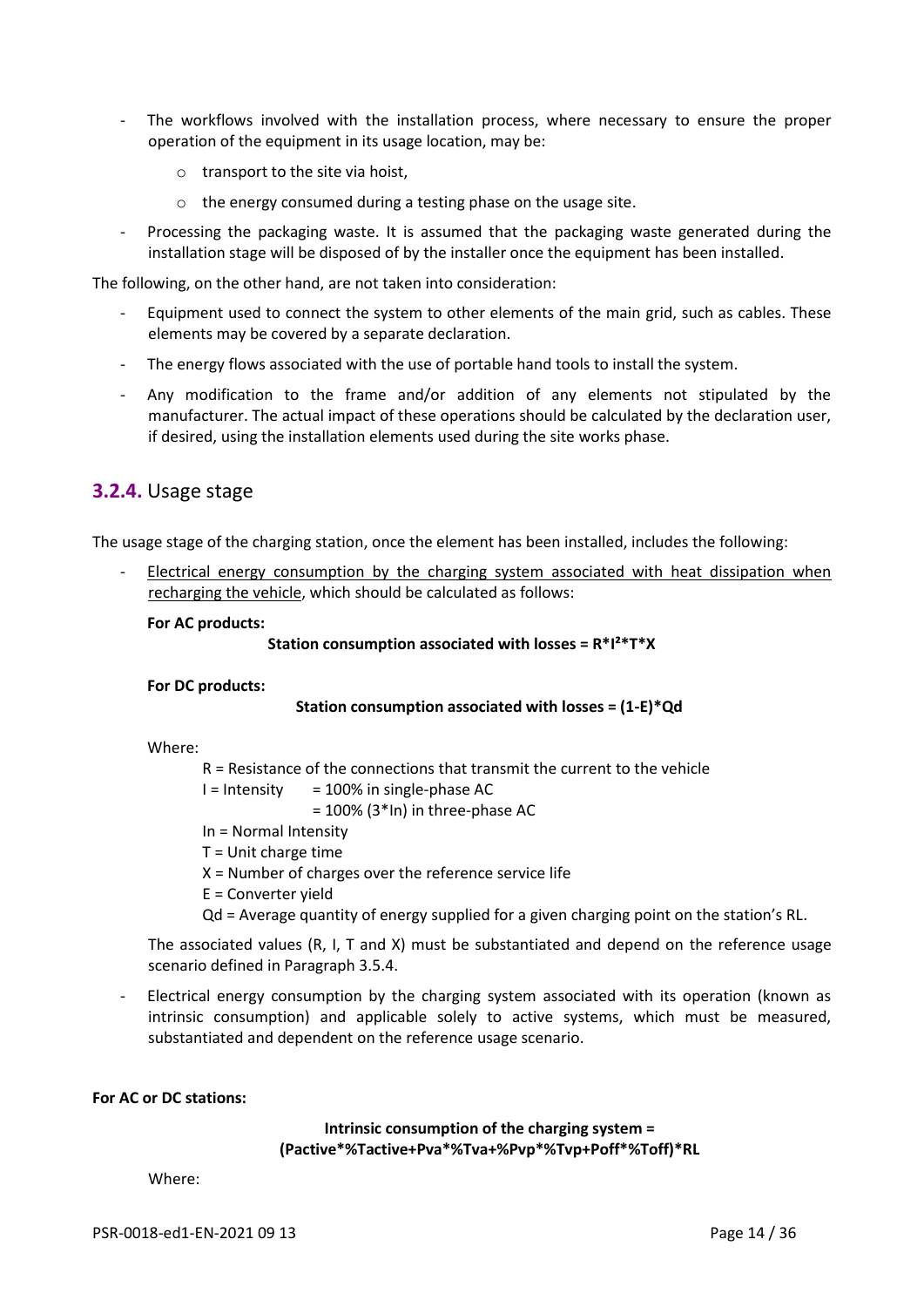Pactive = Operating power (socket connected and charging)

%Tactive = % of time in active mode (socket connected and charging)

Pva = Power on active standby (socket connected and charging complete)

%Pva = % of time on active standby (socket connected and charging complete)

Pvp = Socket power on passive standby (socket not connected)

%Tvp = % of time on passive standby (socket not connected)

Poff = Power off (socket not connected and with no current passing through it)

%Toff = % of time in off mode (socket not connected and with no current passing through it)

%Tvp+%Toff = Remainder of the time.

For products with several charging points, the main and ancillary charging points must be defined. Only the consumption associated with the main charging points will be taken into consideration, as the consumption from ancillary charging points is deemed to be negligible. The procedure for calculating these consumption levels is set out in Paragraph [3.5.4.](#page-16-0)

Regular maintenance operations depending on the system in question.

The consumption of the energy transmitted to the vehicle will be taken into account for the purposes of the vehicle's impact and not the charging system's impact.

### <span id="page-14-0"></span>**3.2.5.** End-of-life stage

<span id="page-14-1"></span>The rules defined in the applicable PCR shall apply to this stage.

### **3 . 3 .** Cut-off rules

<span id="page-14-2"></span>The rules set out in the "Cut-off rules" paragraph of the applicable PCR (PEP-PCR-ed4-EN-2021-09 06) shall apply.

### **3 . 4 .** Specific allocation rules

These specific rules supplement the "Rules for allocation between co-products" paragraph of the applicable PCR (PEP-PCR-ed4-EN-2021-09 06).

Where primary data is shared with other products (particularly during the assembly stage) than the products covered by these specific rules, the impact must be calculated pro rata with the mass of the devices manufactured.

### <span id="page-14-3"></span>**3.5.** Creating a scenario (default scenario)

#### <span id="page-14-4"></span>**3.5.1.** Manufacturing stage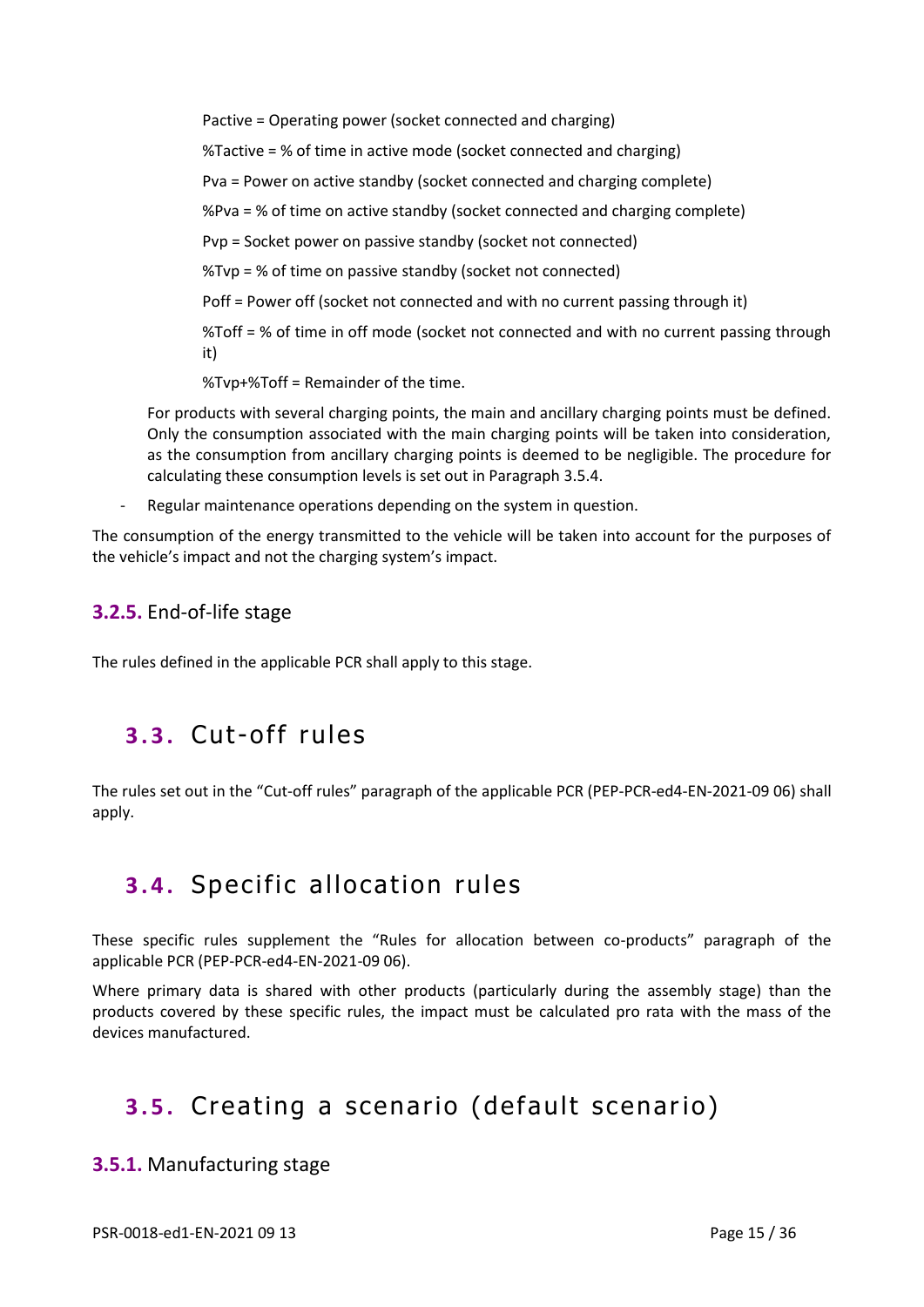A charging system comprises components supplied by the manufacturer:

- directly built by the manufacturer,
- or ready for assembly.

#### 3.5.1.1. Waste generated during the manufacturing stage

Manufacturing and waste processing are included in the manufacturing stage. Manufacturers may eliminate manufacturing waste themselves or under their responsibility. The accompanying report must stipulate how the manufacturer or any person working for or on behalf of them meets the requirements of these stages, separating hazardous manufacturing waste from non-hazardous manufacturing waste and providing evidence to substantiate this differentiation.

Where the treatment processes are known (reuse, recycling, energy recovery, landfill, incineration without energy recovery), they must be detailed and substantiated in the accompanying report, and the associated environmental impact must be taken into account, as stated in the "Processing scenarios for products reaching their end of life" paragraph of the applicable PCR.

The substantiation of the treatment processes must be accompanied in the accompanying report by the substantiation of the treatment channels and the recovery rate obtained per type of waste (e.g. via an annual waste processing report issued by a waste management and recovery body).

If the producer cannot substantiate the procedures used to dispose of the waste generated during the manufacturing stage for the device, the treatment to be considered by default is calculated as follows:

| Wastage rates considered              | Waste processing for<br>consideration        | <b>Transport distance</b> |
|---------------------------------------|----------------------------------------------|---------------------------|
| 30% of the mass of the raw<br>product | Waste collection, pre-treatment,<br>landfill | 1000 km by lorry          |

Where applicable, since this value is by default detrimental, no energy recovery is taken into account.

By industry agreement, the transport stage for this waste must be taken into account based on a hypothetical journey of 1000 km by lorry.

### <span id="page-15-0"></span>**3.5.2.** Distribution stage

The distribution stage must be analysed in accordance with the "System boundaries/Distribution stage" paragraph of the applicable PCR.

### <span id="page-15-1"></span>**3.5.3.** Installation stage

The installation stage must be analysed in accordance with the "System boundaries/Installation stage" paragraph of the applicable PCR.

3.5.3.1. Installation type

"Installation type" is defined as any process, component, energy or other consumption and/or emission necessary for the installation of a charging system. These conditions for installation may involve the use of consumables and/or specific products, which must be listed if they are necessary and not taken into account during the manufacturing stage.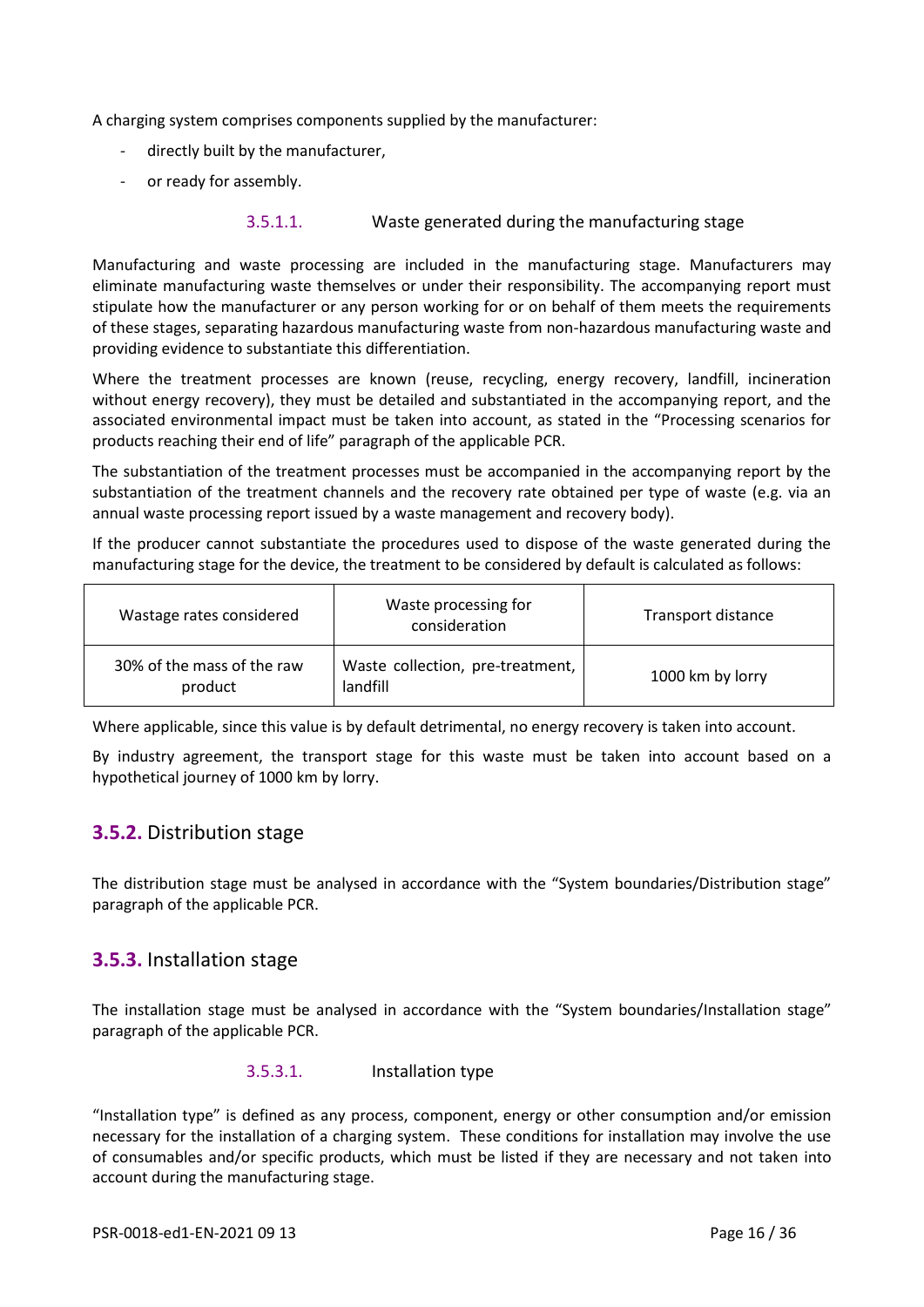These latter elements must be described and inventoried in the ACV during the installation stage.

#### 3.5.3.1. Processing the packaging waste

The processing of the packaging waste is included. It is assumed that the product packaging waste generated during the installation stage will be disposed of by the installer once the equipment has been installed. The charging system packaging waste generated during the installation stage falls under the non-hazardous waste category and, as a matter of principle, is eliminated by the installer once the charging system has been installed.

Its disposal is calculated by default<sup>3</sup> using the following method:

| Mass of the packaging                                                                                                                | Cardboard, wood, corn starch,<br>cellulose | Plastic and other<br>products<br>deemed non-hazardous waste |
|--------------------------------------------------------------------------------------------------------------------------------------|--------------------------------------------|-------------------------------------------------------------|
| Percentage of packaging recycled<br>at end of life                                                                                   | 89%                                        | 21%                                                         |
| Percentage of<br>packaging<br>converted to energy at end of life                                                                     | 8%                                         | 32%                                                         |
| Percentage of<br>packaging<br>incinerated (50%) and buried in<br>landfills (50%) without being<br>converted to energy at end of life | 3%                                         | 47%                                                         |

Any strapping, packing coupons or labels present in or on the charging system packaging are considered to be negligible and may be excluded from the life cycle analysis of packaging waste.

The transport stage for this waste must be taken into account based on a hypothetical journey of 1000 km by lorry.

### <span id="page-16-0"></span>**3.5.4.** Usage stage

### 3.5.4.1. Reference usage scenario and calculating electricity consumption

#### **a. Passive products - Domestic socket**

The energy consumption associated with domestic socket products is associated with the energy dissipated during the usage stage. This energy is calculated based on the scenario and on the formula set out below.

<sup>&</sup>lt;sup>3</sup>Excerpt from the ADEME reports on "industrial, commercial and household packaging", 2008 and "recycling report 1999-2009: materials and recycling broken down by sector", 2010, particularly pages 102 & 113.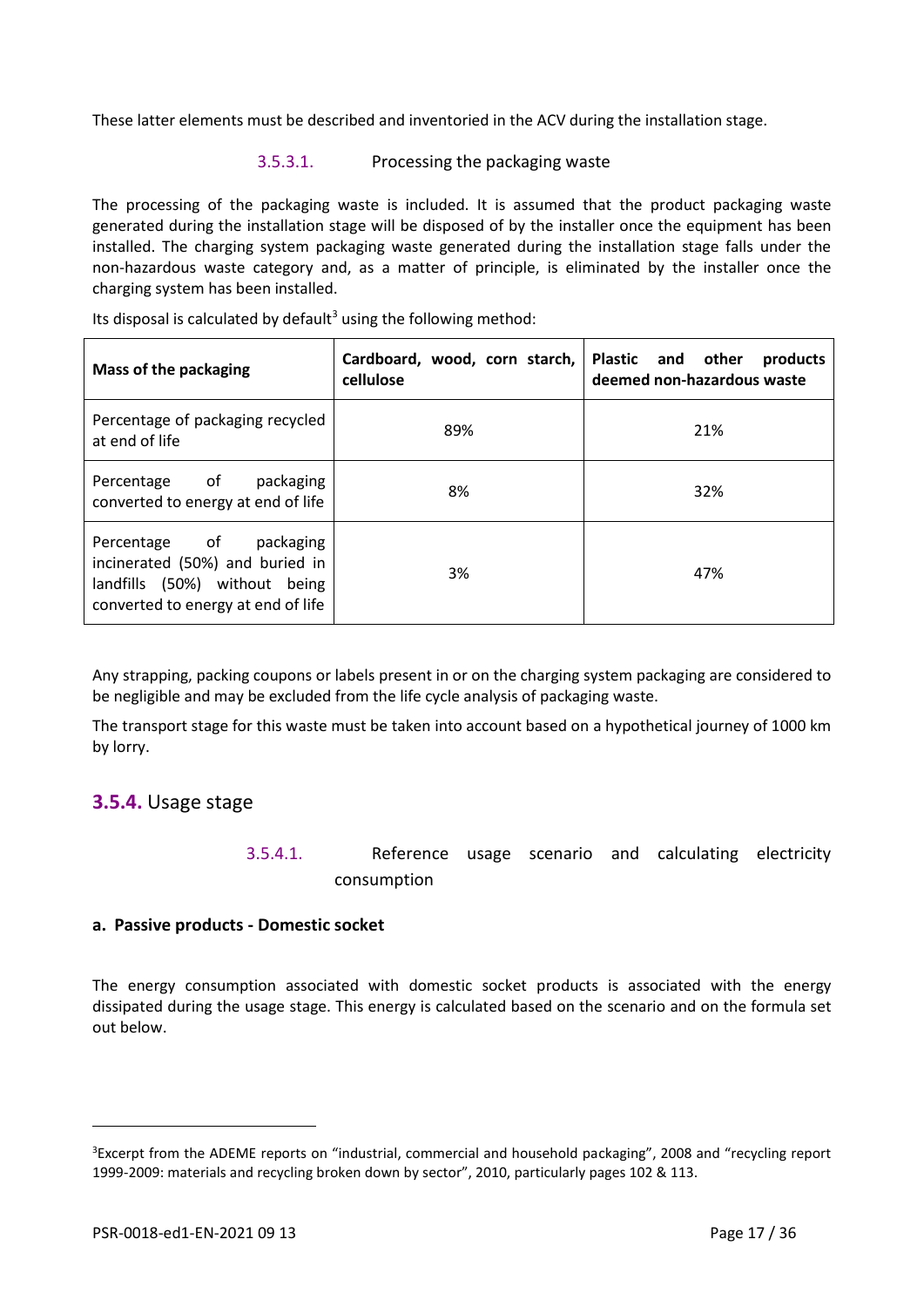|                                                                                                                                                     | <b>Passive products - Domestic wall socket</b><br>Type of power supply: AC                                                                                                                                                                                                                                                                                                                                                                                                                                                                                                                                                    | <b>Sources/Notes</b>                                                                                                                                                                                                                                                                                                                                                                                                                                                                                                                                                                   |
|-----------------------------------------------------------------------------------------------------------------------------------------------------|-------------------------------------------------------------------------------------------------------------------------------------------------------------------------------------------------------------------------------------------------------------------------------------------------------------------------------------------------------------------------------------------------------------------------------------------------------------------------------------------------------------------------------------------------------------------------------------------------------------------------------|----------------------------------------------------------------------------------------------------------------------------------------------------------------------------------------------------------------------------------------------------------------------------------------------------------------------------------------------------------------------------------------------------------------------------------------------------------------------------------------------------------------------------------------------------------------------------------------|
| Reference<br>use<br>scenario                                                                                                                        | Reference service life (RL) of the domestic<br>socket: 10 years<br>Number of simultaneous charging points<br>$(N) = 1$<br>Average daily travel: 43 km per day, of<br>which 90% is charged at private stations, so<br>38.7 km per day*<br>Number of charges: 2 charges per week, or<br>1040 charges during the RL<br>Charge time: 7.3 hours on a 3.7 kW socket<br>Average quantity of electricity supplied for<br>a given charging point over the station's RL<br>considering an electricity requirement for<br>the vehicle of 20 kWh per 100 km <sup>**</sup> , i.e.<br>28,174 kWh supplied per charging point<br>over the RL | *Behavioural study carried out on<br>the owners of electric vehicles:<br>driving and charging<br>habits<br>Enedis/BVA<br>April<br>2020<br>$\sim$<br>https://www.enedis.fr/sites/default<br>/files/Enedis Enquete BVA DEF.pdf<br>**Industrial data<br>N.B. This scenario reflects the<br>situation at the time at which the<br>PCR was written and does not take<br>account of any changes in practices<br>forecast in coming years<br>and<br>associated with the<br>option<br>0f<br>charging a vehicle at the workplace,<br>in petrol stations or in shopping<br>centres, for example. |
| <b>Calculating</b><br>station<br>consumption<br>associated with<br>losses (power<br>dissipated<br>in.<br>kWh over the<br>Reference<br>service life) | Heat dissipation (kWh) = $RI^2t^*1000^*X$<br>$R =$ resistance of the connections that<br>transmit the current to the vehicle (Ohms)<br>$I = 100\%$ In (amperes)<br>$In = standard power (amperes)$<br>T = Unit charge time (hours) = $7.3 h$<br>$X =$ Number of charges over the RL = 1,040                                                                                                                                                                                                                                                                                                                                   |                                                                                                                                                                                                                                                                                                                                                                                                                                                                                                                                                                                        |
| <b>Calculating</b><br>total<br>consumption<br>with regard to<br>the Functional<br><b>Unit</b><br>(kWh/kWh)                                          | Consumption associated with dissipation<br>reduced to functional units for a single<br>charging point:<br>C (per FU) = $(Rl^2t*1000*X)/28,174$ kWh                                                                                                                                                                                                                                                                                                                                                                                                                                                                            | Definition of functional unit: Supply<br>1 kW to one vehicle in accordance<br>with the Reference use scenario for<br>private or semi-public<br>wall-<br>a<br>mounted domestic socket at the<br>charging point                                                                                                                                                                                                                                                                                                                                                                          |

The Reference use scenario and all the technical data used to calculate the charging system's consumption must be included in the accompanying report and in the PEP.

NOTE - The application of the scenario presented above can be carried out via the excel table: ANNEXE\_PEP-PSR-0018-ed1-FR-2021 09 13 - Calculation of impacts in use phase.xls available on the website www.pep-ecopassport.org

#### **b. Active products running on alternating current (AC)**

#### **Products for private or semi-public use and running on AC:**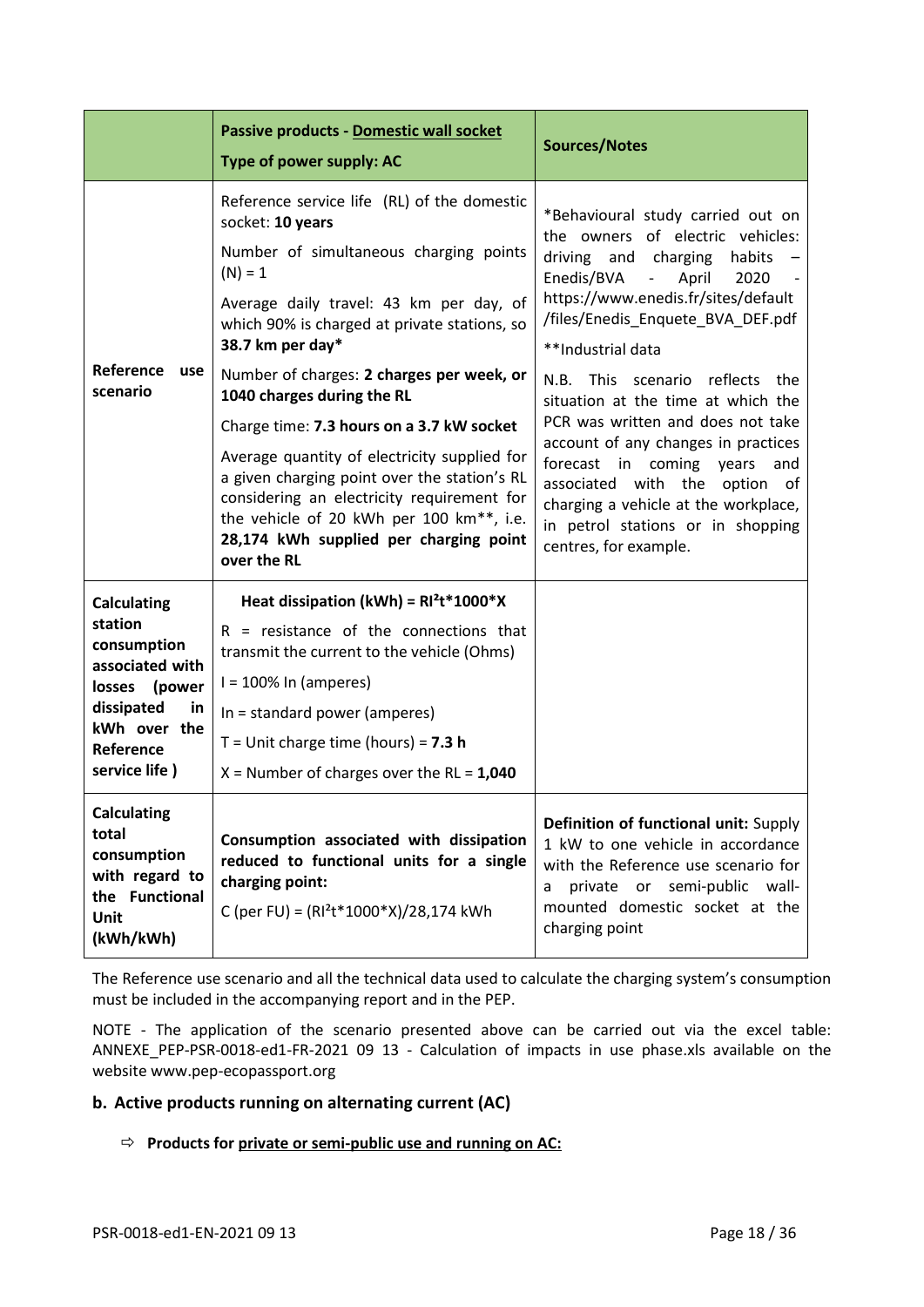The energy consumption associated with products such as wallboxes or base-mounted stations intended for private or semi-public use and running on alternating current is associated with:

- the energy dissipated during the usage phase,
- the intrinsic consumption of the station.

|                                                    | Type of usage: Private/Semi-public<br>Type of power supply: AC                                                                                                                                                                                                                                                                                                                                                                                                                                                                                                                                                                                                                   | <b>Sources &amp; Hypotheses</b>                                                                                                                                                                                                                                                                                                                                                                                                                 |
|----------------------------------------------------|----------------------------------------------------------------------------------------------------------------------------------------------------------------------------------------------------------------------------------------------------------------------------------------------------------------------------------------------------------------------------------------------------------------------------------------------------------------------------------------------------------------------------------------------------------------------------------------------------------------------------------------------------------------------------------|-------------------------------------------------------------------------------------------------------------------------------------------------------------------------------------------------------------------------------------------------------------------------------------------------------------------------------------------------------------------------------------------------------------------------------------------------|
| Reference<br>use scenario                          | Reference service life (RL) of the station: 10<br>years<br>Average daily travel: 43 km per day, of which<br>90% is charged at private stations, so 38.7 km<br>per day*<br>Number of charges: 2 charges per week<br>Effective charge time (depending on the power<br>supplied) - Dr:<br>7.32 hours at 3.7 kW<br>3.87 hours at 7 kW<br>2.46 hours at 11 kW<br>1.24 hours at 22 kW<br>Average time plugged in $= 12$ h<br>Average quantity of electricity supplied for a<br>given charging point over the station's RL<br>considering an electricity requirement for the<br>vehicle of 20 kWh per 100 km <sup>**</sup> , i.e. 28,174<br>kWh supplied per charging point over the RL | *Behavioural study carried out on the<br>owners of electric vehicles: driving and<br>charging habits - Enedis/BVA - April<br>2020<br>https://www.enedis.fr/sites/default/file<br>s/Enedis Enquete BVA DEF.pdf<br>**Industrial data<br>$N.B.$ – The work group behind the PSR<br>decided to adopt the private scenario as<br>the reference for the private/semi-<br>public use case, deeming that it was a<br>unique, median scenario that would |
| <b>Calculating</b><br>intrinsic<br>consumptio<br>n | Intrinsic consumption of the charging system =<br>(Pactive*%Tactive+Pva*%Tva+%Pvp*%Tvp+Pof<br>f*%Toff)*RL<br>Where:<br>Pactive = Operating power (socket connected<br>and charging)<br>%Tactive = % of time in active mode (socket<br>connected and charging)<br>Pva = Power on active standby (socket<br>connected and charging complete)<br>%Pva = % of time on active standby (socket<br>connected and charging complete)<br>Pvp = Socket power on passive standby (socket<br>not connected)<br>Poff = Power off (socket not connected and                                                                                                                                    | ensure PEPs would be compatible with<br>each other.<br>N.B. This scenario reflects the situation<br>at the time at which the PCR was<br>written and does not take account of<br>any changes in practices forecast and<br>does not include consumption<br>associated with V2H-V2G.                                                                                                                                                               |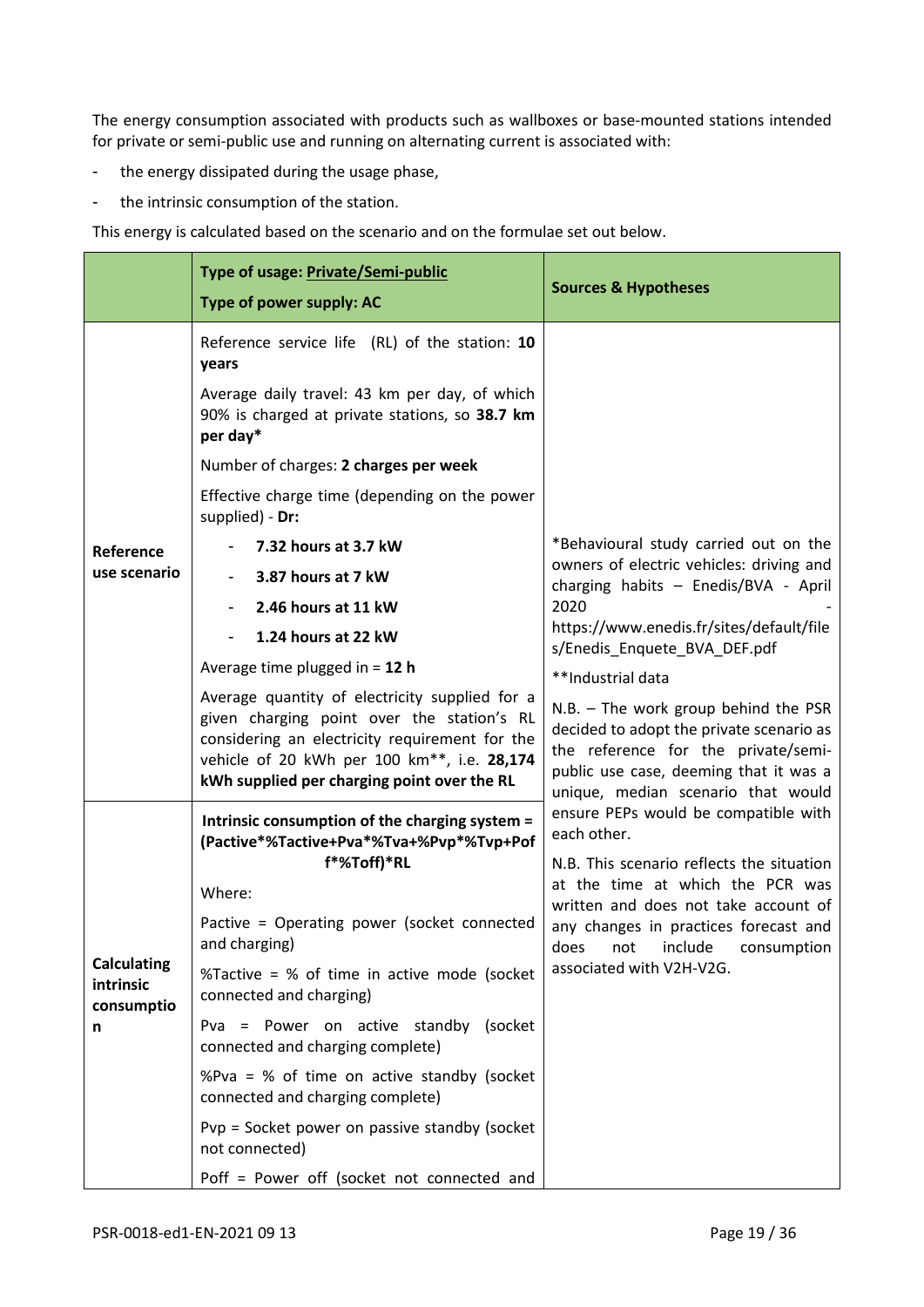|                                                                                                                                                                     | Type of usage: Private/Semi-public<br>Type of power supply: AC                                                                                                                                                                                                                                                                                             | <b>Sources &amp; Hypotheses</b>                                                                                                                                                      |
|---------------------------------------------------------------------------------------------------------------------------------------------------------------------|------------------------------------------------------------------------------------------------------------------------------------------------------------------------------------------------------------------------------------------------------------------------------------------------------------------------------------------------------------|--------------------------------------------------------------------------------------------------------------------------------------------------------------------------------------|
|                                                                                                                                                                     | with no current passing through it)<br>%Tvp+%Toff = Remainder of the time                                                                                                                                                                                                                                                                                  |                                                                                                                                                                                      |
| <b>Calculating</b><br>station<br>consumptio<br>n associated<br>losses<br>with<br>(power<br>dissipated in<br><b>kWh</b><br>over<br>the<br>Reference<br>service life) | Heat dissipation (kWh) = $RI^2t*1000*X$<br>$R =$ resistance of the connections that transmit<br>the current to the vehicle (Ohms)<br>$I = 100\%$ In (amperes)<br>$In = standard power (amperes)$<br>$n =$ phase number<br>1 for single-phase<br>3 for three-phase<br>T = Unit charge time (hours) = $7.3 h$<br>$X =$ Number of charges over the RL = 1,040 |                                                                                                                                                                                      |
| Electricity<br>consumptio<br>per<br>n<br>functional<br>unit                                                                                                         | Total electricity consumption of the station per<br>functional unit:<br>(Intrinsic<br>consumption<br>Consumption<br>$\ddot{}$<br>associated with heat dissipation)(28,174 kWh)                                                                                                                                                                             | Definition of functional unit: Supply 1<br>kW to one vehicle in accordance with<br>the Reference use scenario for a private<br>semi-public AC station at the<br>or<br>charging point |

The Reference use scenario and all the technical data used to calculate the charging system's consumption must be included in the accompanying report and in the PEP.

NOTE - The application of the scenario presented above can be carried out via the excel table: ANNEXE\_PEP-PSR-0018-ed1-FR-2021 09 13 - Calculation of impacts in use phase.xls available on the website www.pep-ecopassport.org

#### **Products for public use and running on AC:**

The energy consumption associated with base-mounted stations intended for public use and running on alternating current is associated with:

- the energy dissipated during the usage phase,
- the intrinsic consumption of the station.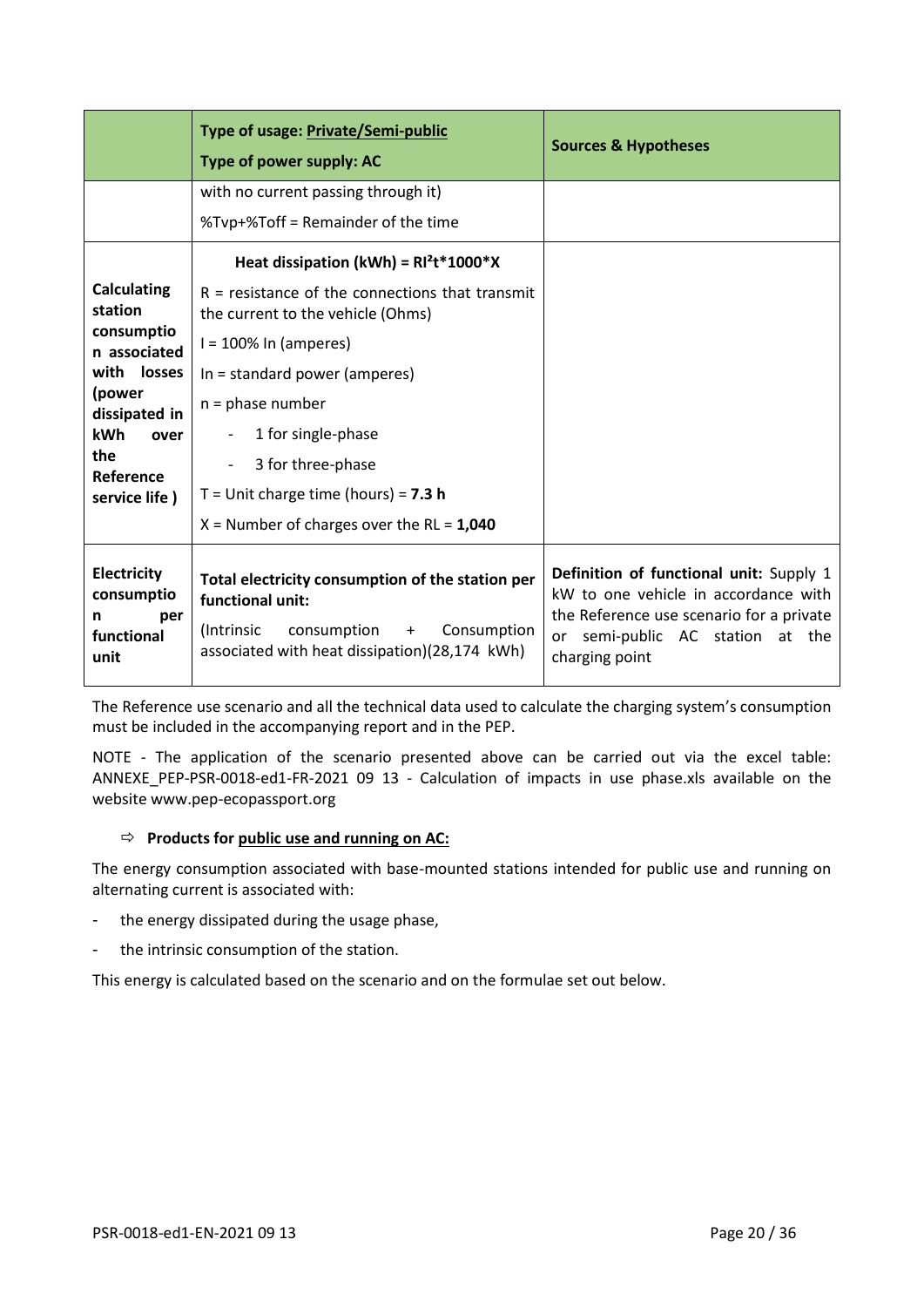|                                       | <b>Type of usage: Public</b><br>Type of power supply: AC                                                                                      | <b>Sources &amp; Hypotheses</b>                                                                                                                                                  |  |  |  |  |
|---------------------------------------|-----------------------------------------------------------------------------------------------------------------------------------------------|----------------------------------------------------------------------------------------------------------------------------------------------------------------------------------|--|--|--|--|
|                                       | Type of use: charging in a village square, a<br>supermarket car park, etc.                                                                    |                                                                                                                                                                                  |  |  |  |  |
| Reference<br>use scenario             | Reference service life (RL) of the station: 10<br>years                                                                                       |                                                                                                                                                                                  |  |  |  |  |
|                                       | Number of charges: 2 charges per day per<br>simultaneous charging point, or 7300 charges<br>during the RL                                     |                                                                                                                                                                                  |  |  |  |  |
|                                       | Charge time: 3 hours                                                                                                                          |                                                                                                                                                                                  |  |  |  |  |
|                                       | Station power: 22 kW                                                                                                                          |                                                                                                                                                                                  |  |  |  |  |
|                                       | Average quantity of electricity supplied by the<br>station over the RL = 22 kW $*3$ hours $*7300*$<br>number of simultaneous charging points. |                                                                                                                                                                                  |  |  |  |  |
|                                       | I.e. 481,800 kWh for 1 charging point                                                                                                         |                                                                                                                                                                                  |  |  |  |  |
|                                       | Intrinsic consumption of the charging system =<br>(Pactive*%Tactive+Pva*%Tva+%Pvp*%Tvp+Pof<br>f*%Toff)*RL                                     | N.B.: In the absence of institutional<br>data, the Reference use scenario was<br>defined using an estimated average<br>usage calculated based on feedback<br>from manufacturers. |  |  |  |  |
|                                       | Where:                                                                                                                                        |                                                                                                                                                                                  |  |  |  |  |
|                                       | Pactive = Operating power (socket connected<br>and charging)                                                                                  |                                                                                                                                                                                  |  |  |  |  |
| <b>Calculating</b>                    | %Tactive = % of time in active mode (socket<br>connected and charging)                                                                        |                                                                                                                                                                                  |  |  |  |  |
| intrinsic<br>consumptio<br>n          | Pva = Power on active standby (socket<br>connected and charging complete)                                                                     |                                                                                                                                                                                  |  |  |  |  |
|                                       | %Pva = % of time on active standby (socket<br>connected and charging complete)                                                                |                                                                                                                                                                                  |  |  |  |  |
|                                       | Pvp = Socket power on passive standby (socket<br>not connected)                                                                               |                                                                                                                                                                                  |  |  |  |  |
|                                       | Poff = Power off (socket not connected and<br>with no current passing through it)                                                             |                                                                                                                                                                                  |  |  |  |  |
|                                       | %Tvp+%Toff = Remainder of the time                                                                                                            |                                                                                                                                                                                  |  |  |  |  |
| <b>Calculating</b>                    | Heat dissipation (kWh) = $RI^2t^*1000^*X$                                                                                                     |                                                                                                                                                                                  |  |  |  |  |
| station<br>consumptio<br>n associated | $R =$ resistance of the connections that transmit<br>the current to the vehicle (Ohms)                                                        |                                                                                                                                                                                  |  |  |  |  |
| with<br>losses                        | $I = 100\%$ In (amperes)                                                                                                                      |                                                                                                                                                                                  |  |  |  |  |
| (power<br>dissipated in               | $In = standard power (amperes)$                                                                                                               |                                                                                                                                                                                  |  |  |  |  |
| kWh<br>over                           | $n =$ phase number                                                                                                                            |                                                                                                                                                                                  |  |  |  |  |
| the<br>Reference                      | 1 for single-phase                                                                                                                            |                                                                                                                                                                                  |  |  |  |  |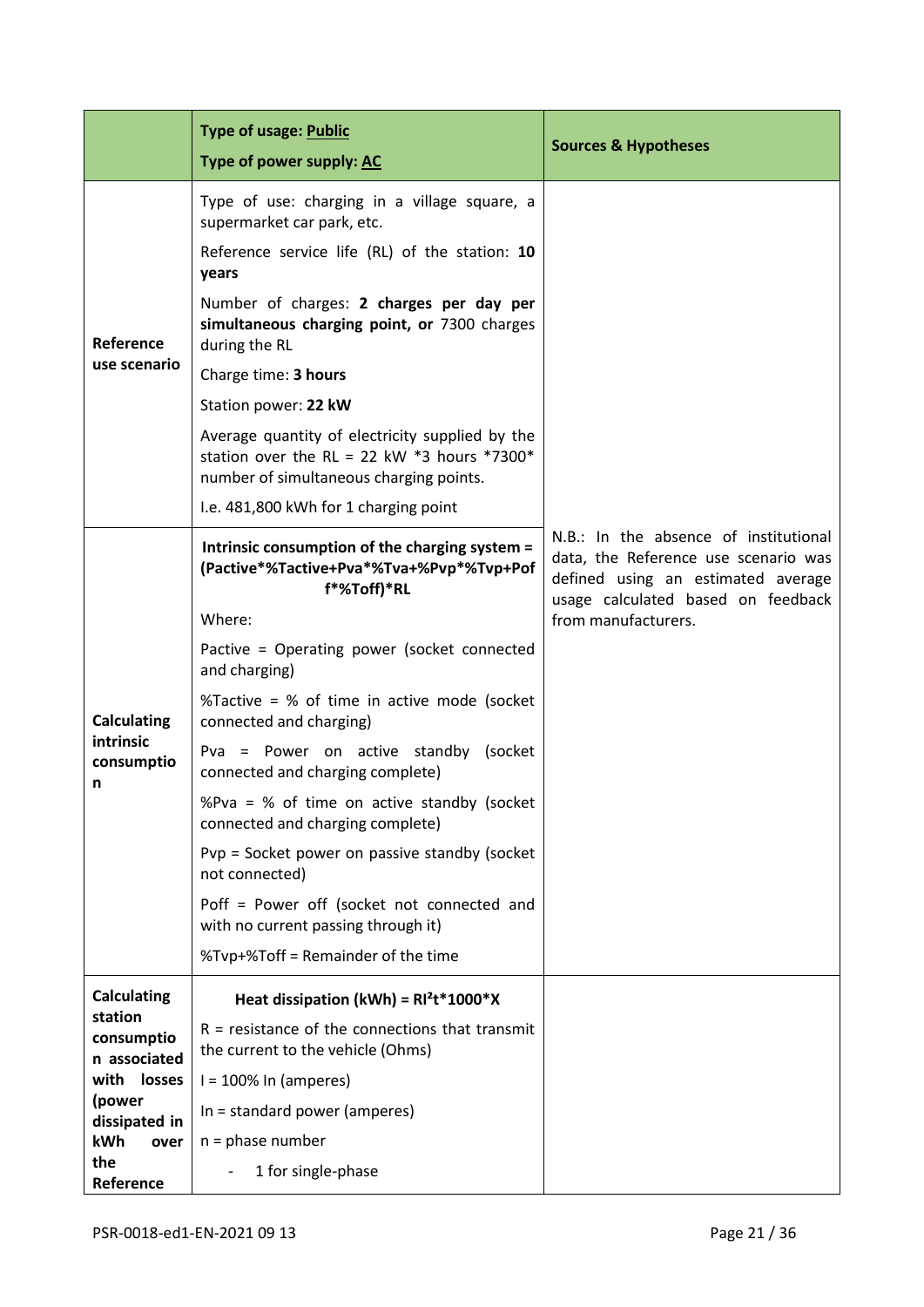|                                                            | <b>Type of usage: Public</b><br>Type of power supply: AC                                                                                                               | <b>Sources &amp; Hypotheses</b>                                                                                            |
|------------------------------------------------------------|------------------------------------------------------------------------------------------------------------------------------------------------------------------------|----------------------------------------------------------------------------------------------------------------------------|
| service life)                                              | 3 for three-phase<br>$\overline{\phantom{a}}$                                                                                                                          |                                                                                                                            |
|                                                            | T = Unit charge time (hours) = $3 h$                                                                                                                                   |                                                                                                                            |
|                                                            | $X =$ Number of charges over the RL = 7,300                                                                                                                            |                                                                                                                            |
|                                                            | Total electricity consumption of the station per<br>functional unit:                                                                                                   |                                                                                                                            |
| <b>Electricity</b><br>consumptio<br>per<br>n<br>functional | (Intrinsic consumption $kWh +$ Consumption<br>associated with heat dissipation kWh)/(Average<br>quantity of electricity supplied by the station<br>over the RL in kWh) | Definition of functional unit: Supply 1<br>kW to one vehicle in accordance with<br>the Reference use scenario for a public |
| unit                                                       | For one charging point, the formula is :                                                                                                                               | AC station at the charging point                                                                                           |
|                                                            | (Intrinsic consumption kWh + Consumption<br>associated with heat dissipation kWh)/(481,800<br>kWh)                                                                     |                                                                                                                            |

The Reference use scenario and all the technical data used to calculate the charging system's consumption must be included in the accompanying report and in the PEP.

NOTE - The application of the scenario presented above can be carried out via the excel table: ANNEXE\_PEP-PSR-0018-ed1-FR-2021 09 13 - Calculation of impacts in use phase.xls available on the website www.pep-ecopassport.org

#### **c. Active products running on direct current (DC)**

#### **Products for private or semi-public use and running on DC:**

The energy consumption associated with base-mounted stations intended for private or semi-public use and running on direct current is associated with:

- the energy dissipated during the usage phase,
- the intrinsic consumption of the station.

|                              | <b>Type of use: Private/Semi-public</b><br>Type of power supply: DC                                                                                                                                                                                                                                                             | <b>Sources &amp; Hypotheses</b>                                                                                                                                                  |
|------------------------------|---------------------------------------------------------------------------------------------------------------------------------------------------------------------------------------------------------------------------------------------------------------------------------------------------------------------------------|----------------------------------------------------------------------------------------------------------------------------------------------------------------------------------|
| Reference<br>use<br>scenario | Type of use: charging in a car dealership or in a<br>company for commercial profiles.<br>Reference service life (RL) of the station: 10<br>years<br>Number of charges: 4 charges per week, or<br>14,600 charges during the RL<br>Charge time: 1 hour<br>Station power: 22 kW<br>Average quantity of electricity supplied by the | N.B.: In the absence of institutional<br>data, the Reference use scenario was<br>defined using an estimated average<br>usage calculated based on feedback<br>from manufacturers. |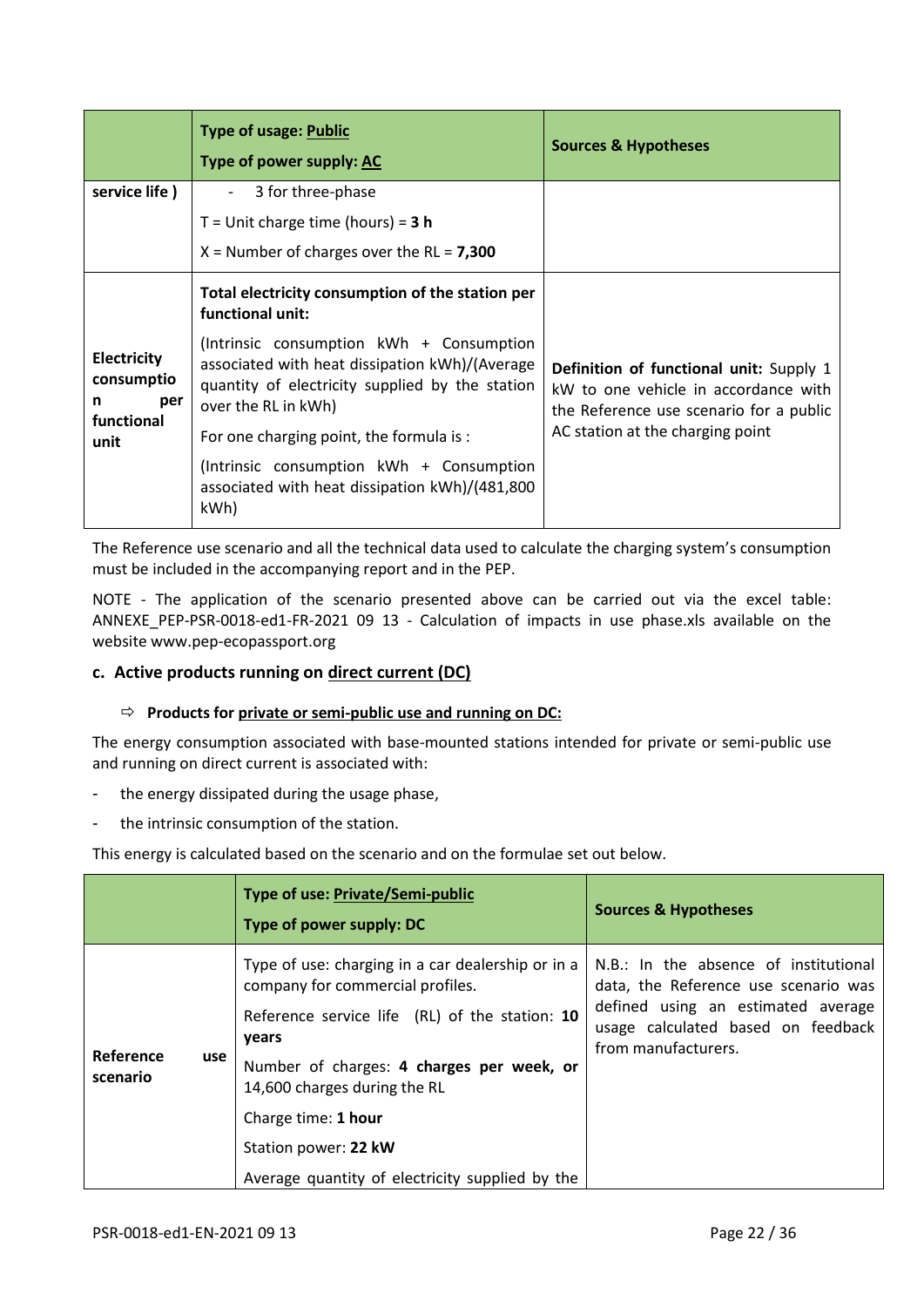|                                                                | Type of use: Private/Semi-public<br>Type of power supply: DC                                                                                                                         | <b>Sources &amp; Hypotheses</b>                                                                                                                                                   |
|----------------------------------------------------------------|--------------------------------------------------------------------------------------------------------------------------------------------------------------------------------------|-----------------------------------------------------------------------------------------------------------------------------------------------------------------------------------|
|                                                                | station over the RL = 22 kW $*1$ hour $*14,600*$<br>number of simultaneous charging points.<br>I.e. 321,200 kWh for 1 charging point                                                 |                                                                                                                                                                                   |
|                                                                | Intrinsic consumption of the charging system =<br>(Pactive*%Tactive+Pva*%Tva+%Pvp*%Tvp+Pof<br>f*%Toff)*RL                                                                            |                                                                                                                                                                                   |
|                                                                | Where:                                                                                                                                                                               |                                                                                                                                                                                   |
|                                                                | Pactive = Operating power (socket connected<br>and charging)                                                                                                                         |                                                                                                                                                                                   |
| <b>Calculating</b>                                             | %Tactive = % of time in active mode (socket<br>connected and charging)                                                                                                               |                                                                                                                                                                                   |
| intrinsic<br>consumption                                       | Pva = Power on active standby (socket<br>connected and charging complete)                                                                                                            |                                                                                                                                                                                   |
|                                                                | %Pva = % of time on active standby (socket<br>connected and charging complete)                                                                                                       |                                                                                                                                                                                   |
|                                                                | Pvp = Socket power on passive standby (socket<br>not connected)                                                                                                                      |                                                                                                                                                                                   |
|                                                                | Poff = Power off (socket not connected and<br>with no current passing through it)                                                                                                    |                                                                                                                                                                                   |
|                                                                | %Tvp+%Toff = Remainder of the time                                                                                                                                                   |                                                                                                                                                                                   |
| <b>Calculating station</b><br>consumption                      | <b>Heat dissipation (kWh)</b><br>$= (1-E)^*Qd$                                                                                                                                       |                                                                                                                                                                                   |
| associated<br>with<br>(power<br>losses                         | Where:                                                                                                                                                                               |                                                                                                                                                                                   |
| dissipated in kWh<br>the<br>over<br>Reference service<br>life) | E = Converter yield<br>Qd = Average quantity of energy supplied for all<br>charging points that can operate simultaneously<br>over the station's RL                                  |                                                                                                                                                                                   |
| Electricity<br>consumption<br>per<br>functional unit           | Total electricity consumption of the station per<br>functional unit:<br>(Intrinsic<br>Consumption<br>consumption<br>+<br>with<br>heat<br>dissipation)/(321,200<br>associated<br>kWh) | Definition of functional unit: Supply 1<br>kW to one vehicle in accordance with<br>the Reference use scenario for a private<br>or semi-public DC station at the<br>charging point |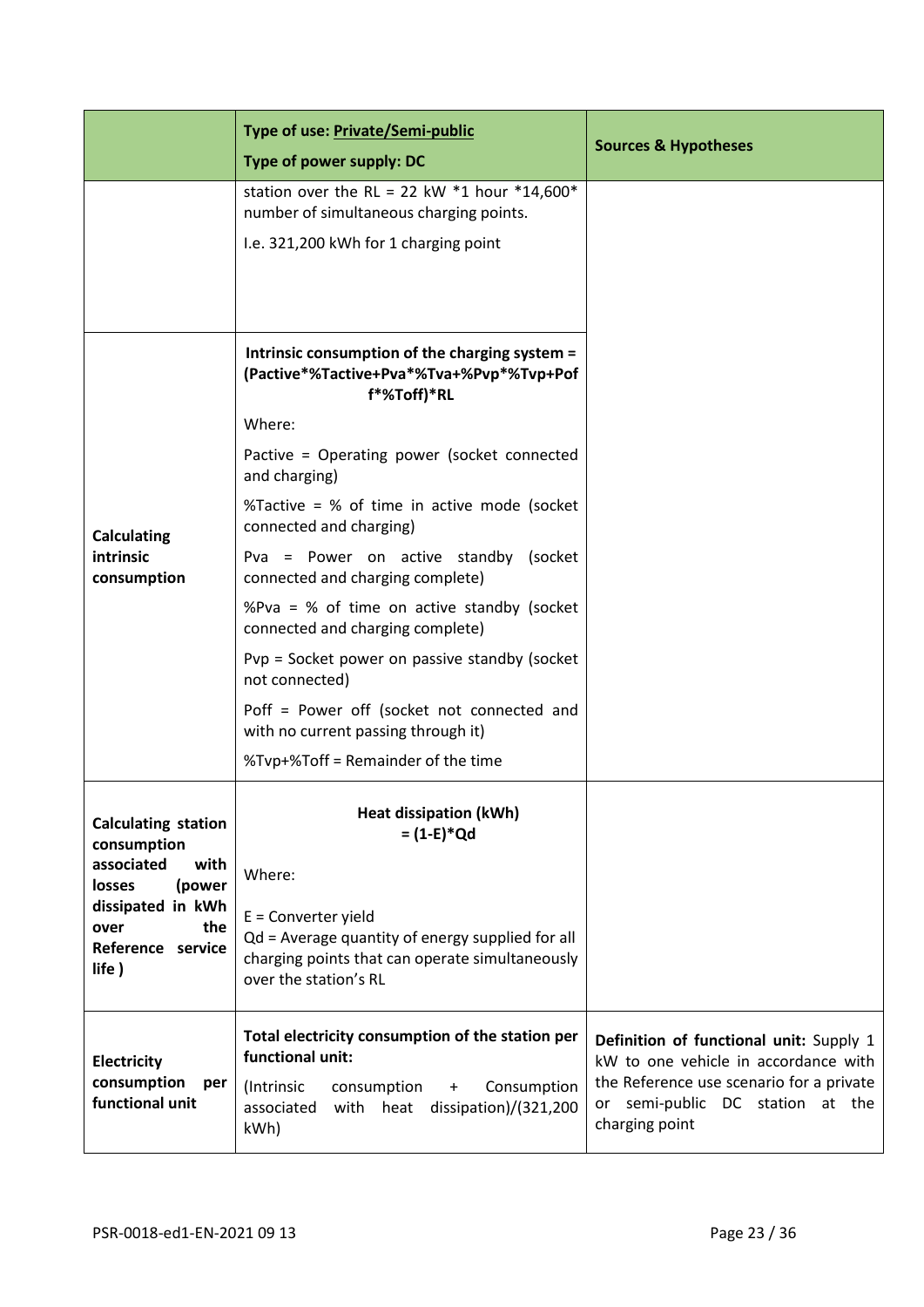The Reference use scenario and all the technical data used to calculate the charging system's consumption must be included in the accompanying report and in the PEP.

NOTE - The application of the scenario presented above can be carried out via the excel table: ANNEXE\_PEP-PSR-0018-ed1-FR-2021 09 13 - Calculation of impacts in use phase.xls available on the website www.pep-ecopassport.org

#### **Products for public use and running on DC:**

The energy consumption associated with base-mounted stations intended for public use and running on alternating current is associated with:

- the energy dissipated during the usage phase,
- the intrinsic consumption of the station.

|                                        | Type of use: Public<br>Type of power supply: DC                                                                                                | <b>Sources &amp; Hypotheses</b>                                                                 |  |  |  |  |
|----------------------------------------|------------------------------------------------------------------------------------------------------------------------------------------------|-------------------------------------------------------------------------------------------------|--|--|--|--|
|                                        | Type of use: charging in a motorway service<br>station.                                                                                        |                                                                                                 |  |  |  |  |
| Reference use                          | Reference service life (RL) of the socket: 10<br>years                                                                                         |                                                                                                 |  |  |  |  |
|                                        | Number of charges: 10 charges per day per<br>simultaneous charging point, or 36,500<br>charges during the RL of one charging point             |                                                                                                 |  |  |  |  |
| scenario                               | Charge time: 1 hour                                                                                                                            |                                                                                                 |  |  |  |  |
|                                        | Station power: 50kW                                                                                                                            |                                                                                                 |  |  |  |  |
|                                        | Average quantity of electricity supplied by the<br>station over the RL = 50 kW $*1$ hour $*36,500*$<br>number of simultaneous charging points. |                                                                                                 |  |  |  |  |
|                                        | I.e. 1,825,000 kWh for 1 charging point                                                                                                        | N.B.: In the absence of institutional<br>data, the Reference use scenario was                   |  |  |  |  |
|                                        | Intrinsic consumption of the charging system                                                                                                   | defined using an estimated average<br>usage calculated based on feedback<br>from manufacturers. |  |  |  |  |
|                                        | (Pactive*%Tactive+Pva*%Tva+%Pvp*%Tvp+P<br>off*%Toff)*RL                                                                                        |                                                                                                 |  |  |  |  |
|                                        | Where:                                                                                                                                         |                                                                                                 |  |  |  |  |
| <b>Calculating</b><br><i>intrinsic</i> | Pactive = Operating power (socket connected<br>and charging)                                                                                   |                                                                                                 |  |  |  |  |
| consumption                            | %Tactive = % of time in active mode (socket<br>connected and charging)                                                                         |                                                                                                 |  |  |  |  |
|                                        | Pva = Power on active standby (socket<br>connected and charging complete)                                                                      |                                                                                                 |  |  |  |  |
|                                        | %Pva = % of time on active standby (socket<br>connected and charging complete)                                                                 |                                                                                                 |  |  |  |  |
|                                        | Pvp = Socket power on passive standby                                                                                                          |                                                                                                 |  |  |  |  |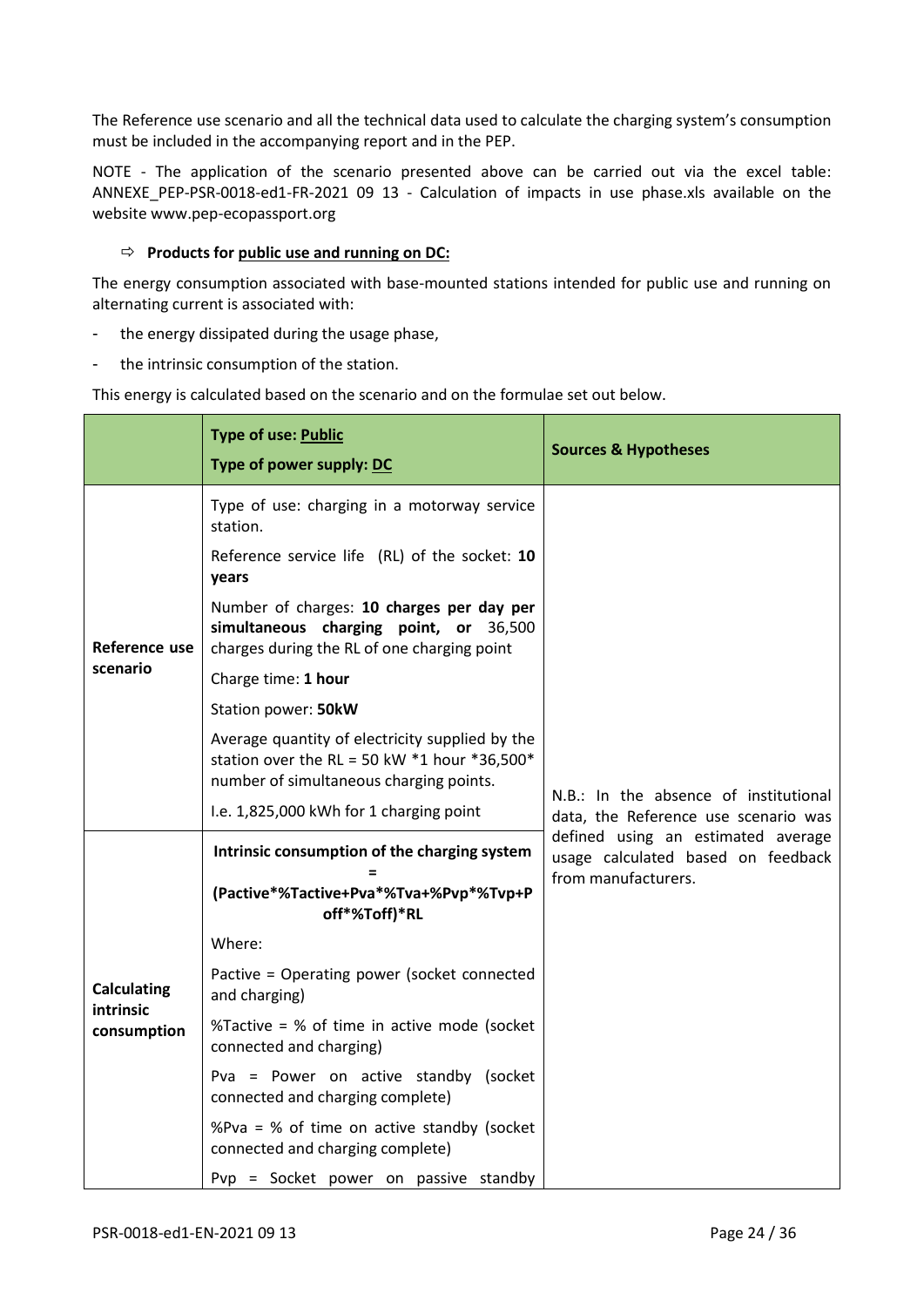|                                                                                                                                                          | Type of use: Public<br>Type of power supply: DC                                                                                                                                                               | <b>Sources &amp; Hypotheses</b>                                                                                                                                |
|----------------------------------------------------------------------------------------------------------------------------------------------------------|---------------------------------------------------------------------------------------------------------------------------------------------------------------------------------------------------------------|----------------------------------------------------------------------------------------------------------------------------------------------------------------|
|                                                                                                                                                          | (socket not connected)<br>Poff = Power off (socket not connected and<br>with no current passing through it)<br>%Tvp+%Toff = Remainder of the time                                                             |                                                                                                                                                                |
| <b>Calculating</b><br>station<br>consumption<br>associated<br>with<br>losses<br>(power<br>dissipated<br>in<br>kWh over the<br>Reference<br>service life) | Heat dissipation (kWh)<br>$= (1-E)^* Qd$<br>Where:<br>$E =$ Converter yield<br>$Qd$ = Average quantity of energy supplied for<br>all charging points that can operate<br>simultaneously over the station's RL |                                                                                                                                                                |
| Electricity<br>consumption<br>per functional<br>unit                                                                                                     | Total electricity consumption of the station<br>per functional unit:<br>(Intrinsic)<br>consumption<br>Consumption<br>$+$<br>associated with heat dissipation)/(1,825,000<br>kWh)                              | Definition of functional unit: Supply 1<br>kW to one vehicle in accordance with<br>the Reference use scenario for a public<br>AC station at the charging point |

The Reference use scenario and all the technical data used to calculate the charging system's consumption must be included in the accompanying report and in the PEP.

NOTE - The application of the scenario presented above can be carried out via the excel table: ANNEXE\_PEP-PSR-0018-ed1-FR-2021 09 13 - Calculation of impacts in use phase.xls available on the website www.pep-ecopassport.org

#### 3.5.4.2. Consideration of connectivity-related impacts (OPTIONAL)

For connected devices, the environmental impacts associated with connectivity can be included in the use stage, and may include energy consumption, hardware impacts, associated with the transmission, management and storage of data on the telecommunication network and in data centers.

In the case of the inclusion of such data, the associated assumptions and scope of consideration should be documented in the accompanying report and their inclusion should be mentioned in the PEP.

#### 3.5.4.3. Taking account of combinations of charging points

Some products feature combinations of charging points that can operate simultaneously. The energy consumption for these products can be calculated as proposed in the decision tree below: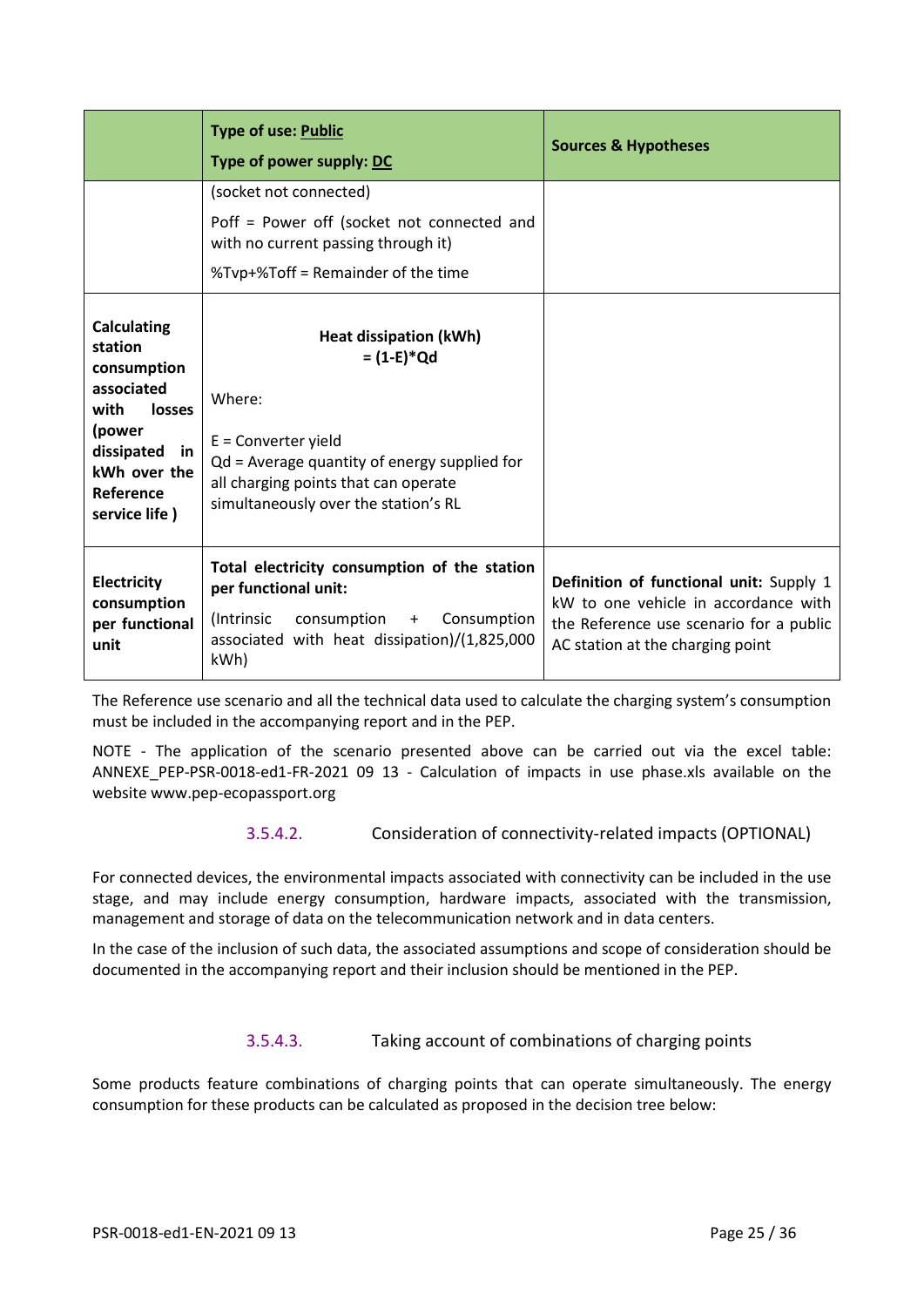



3.5.4.4. Taking account of energy management functions

Energy management functions are not taken into consideration in a scenario of direct usage. They may be discussed and the potential savings thereby obtained should be mentioned in the additional information.

All information presented must be verified in the accompanying report.

3.5.4.5. Maintenance scenario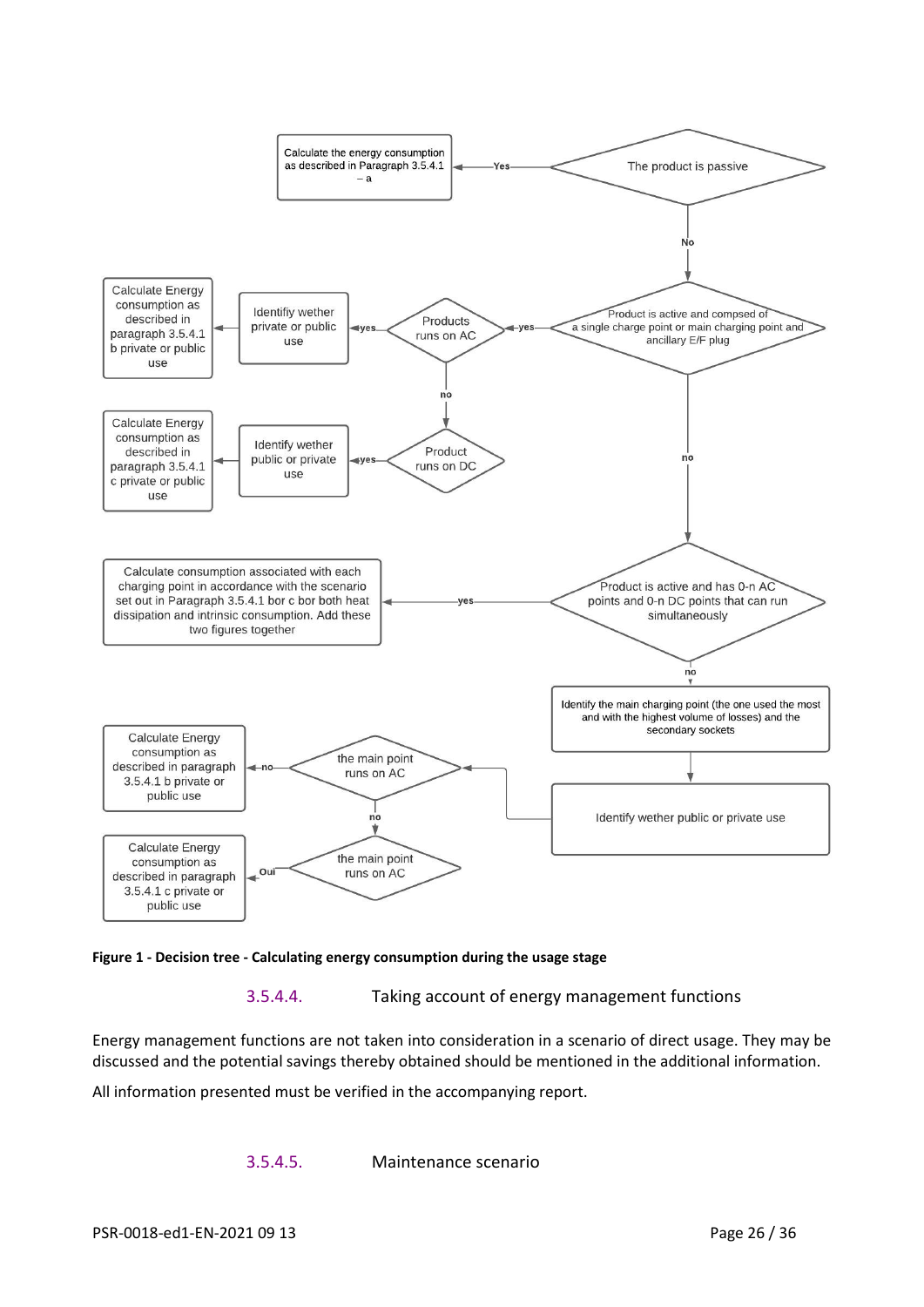There is no mandatory/regulatory maintenance scheme for electric vehicle charging infrastructures. However, preventive maintenance programmes are carried out for some products. In most cases, these programmes involve visual checks, which involve a site visit and travel by an engineer.

The specific rules set out in the applicable PCR (PEP-PCR-ed4-EN-2021-09 06) will therefore apply.

3.5.4.6. Decomposition of the use phase (optional)

The elements associated with the use phase can be decomposed according to the modules B1 to B7 as defined in the French regulation and in the standard EN 15 804-A2.

The scope of each module is as follows:

- B1: Use of the installed product in terms of environmental emissions (not covered by B2-B7)

- B2: Maintenance (impacts associated with data as defined in paragraph 3.5.4.5)

- B3: Repair

- B4: Replacement

- B5: Rehabilitation

- B6: Energy consumption during the use phase (impacts associated with data as defined in paragraph 3.5.4.1)

- B7: Water consumption in the use phase

#### <span id="page-26-0"></span>**3.5.5.** End-of-life stage

The rules defined in the applicable PCR shall apply to this stage.

3.5.5.1. Decomposition of the end-of-life phase (optional)

The elements associated with the use phase can be decomposed according to the C1-C3 modules as defined in the French regulation and in the EN 15 804-A2 standard.

The scope of each module is as follows:

- C1, deconstruction, demolition ;
- C2, transport to waste treatment;
- C3, waste treatment for reuse, recovery and/or recycling;
- C4, élimination

3.5.6. Benefits and burdens beyond system boundaries (optional)

For this step, the rules defined in the current PCR apply.

No specific values for the factors R1, R2 and R3 are defined in this PSR. Thus, without further documentation from registrants, the default values presented in Appendix D of the PCR should apply.

REMINDER - the environmental impact of the production of the recycled material of the product are not taken into account during the manufacturing stage.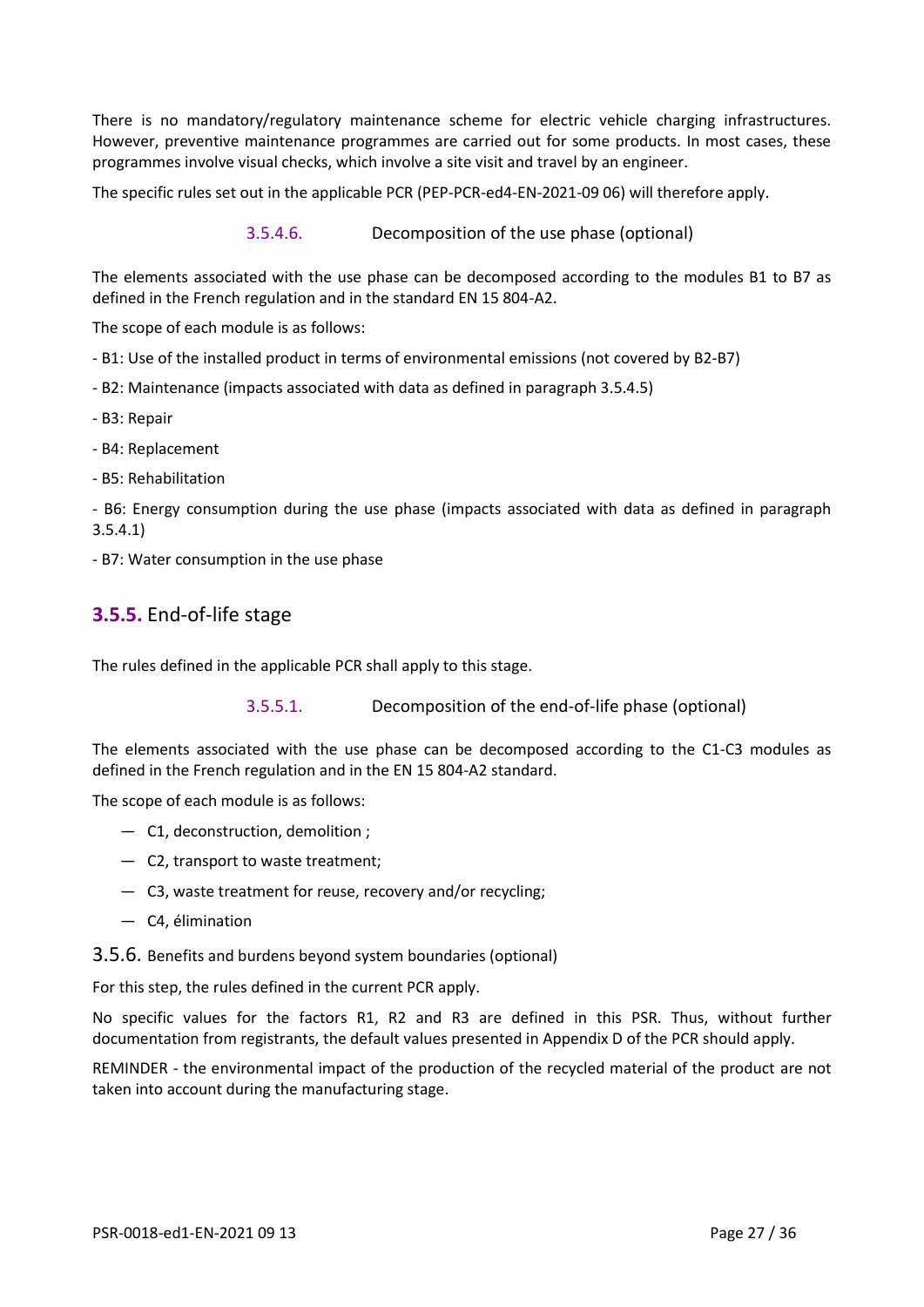# <span id="page-27-0"></span>**3 . 6 .** Rules for extrapolating to a homogeneous family

The rules defined in the applicable PCR (PEP-PCR-ed4-EN- 2021 09 06) shall apply. It is accepted that the PEP covers products other than those constituting the reference product.

These products different from the reference product may be mentioned (under their trade names) in the PEP or in the accompanying report, provided that they fall within the same homogeneous environmental family as the reference product.

These products different from the reference product may be mentioned (under their trade references) in the PEP or in the accompanying report, provided that they are part of the same homogeneous environmental family as the reference product and that an appropriate extrapolation rule is defined in the PEP and in the accompanying report.

No default extrapolation rule has been defined in the context of the development of this PSR. Therefore, the following procedure applies:

- Validation of the products belonging to the same homogeneous family
- Carrying out LCAs on different representative products
- Identification and quantification of the parameters of variation within the homogeneous family
- Realization of sensitivity analysis
- Elaboration of the extrapolation rule
- <span id="page-27-1"></span>- Documentation of the process in the accompanying report and presentation of the rule in the PEP.

# **3.7.** Rules for drafting collective declarations

<span id="page-27-2"></span>The rules set out in the "Rules for drafting collective environmental declarations" paragraph of the applicable PCR (PEP-PCR-ed4-EN- 2021 09 06) shall apply.

# **3.8.** Requirements for primary and secondary data gathering

<span id="page-27-3"></span>The rules set out in the "Rules for primary data gathering" and "Rules for secondary data gathering" paragraph of the applicable PCR (PEP-PCR-ed4-EN- 2021 09 06) shall apply.

# **3 . 9 .** Evaluating data quality

The rules set out in the "Evaluating data quality" paragraph of the applicable PCR (PEP-PCR-ed4-EN- 2021 09 06) shall apply.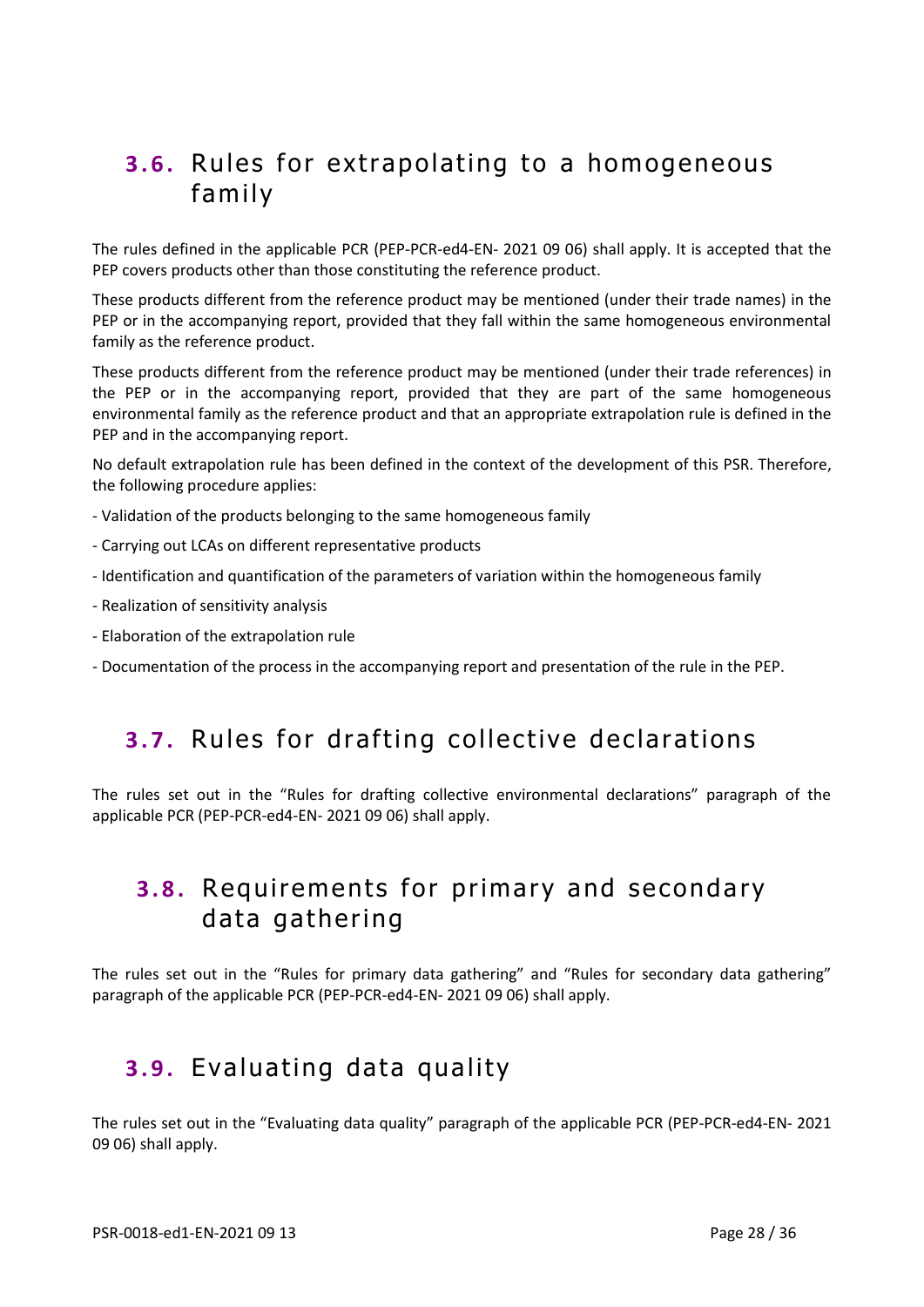# <span id="page-28-1"></span><span id="page-28-0"></span>**3 . 1 0 .** Calculating the environmental impact

### **3.10.1.** Calculating the environmental impact at a functional unit (FU) level

To ensure consistent results for environmental impact between the functional unit and the reference product, the environmental impact declared in the PEP for the manufacturing, distribution, installation, usage (including maintenance) and end of life stages will be calculated as follows: **Environmental impact of the PEP (for 1 kWh) = Environmental impact of the reference product / Quantity of energy supplied to one or more vehicles by the EVCI over its RL**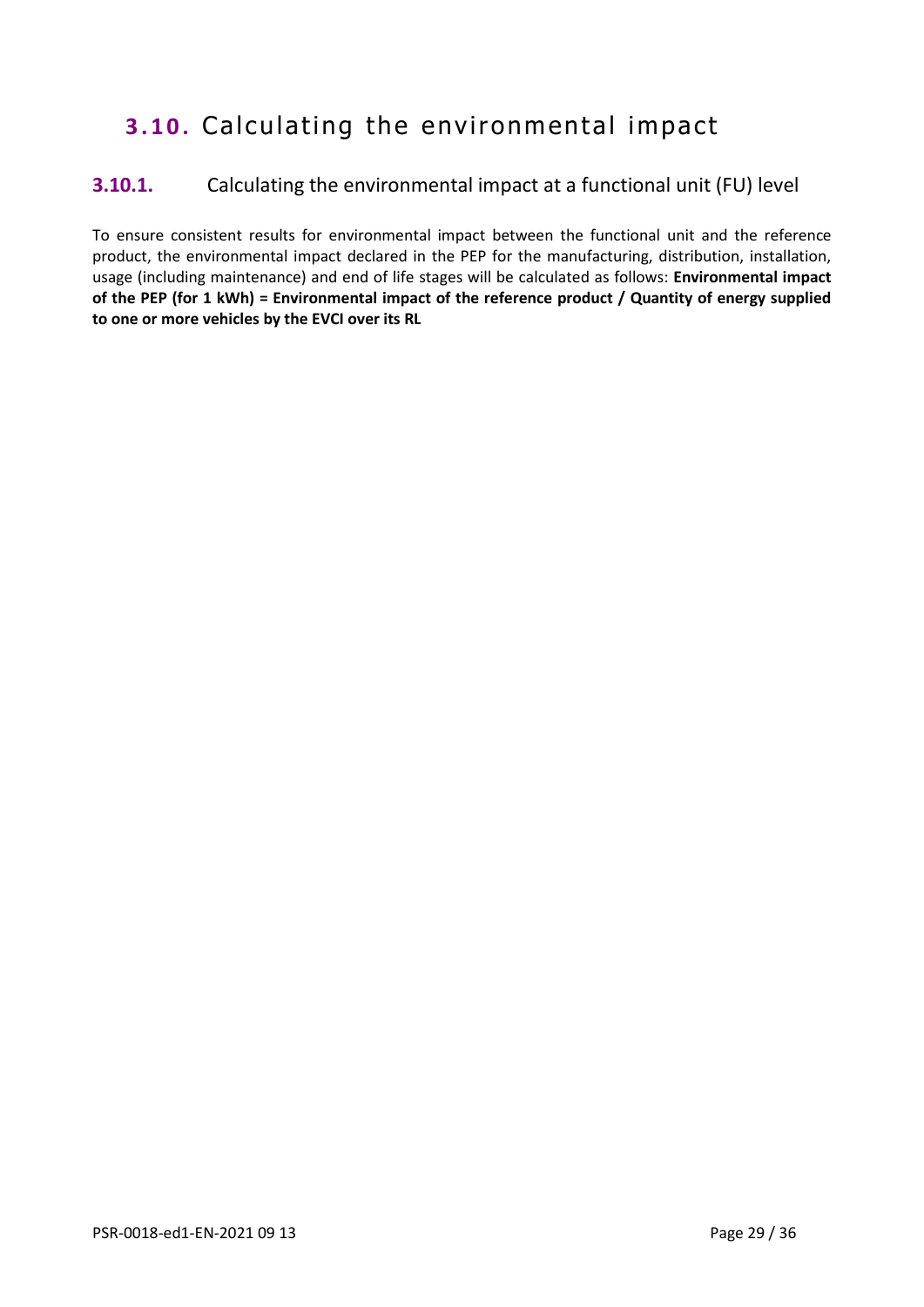The decision tree below can be used to define the quantity of energy supplied by the station over its lifespan, including for products featuring several charging points.



**Figure 2 - Decision tree - Calculating the impact per functional unit**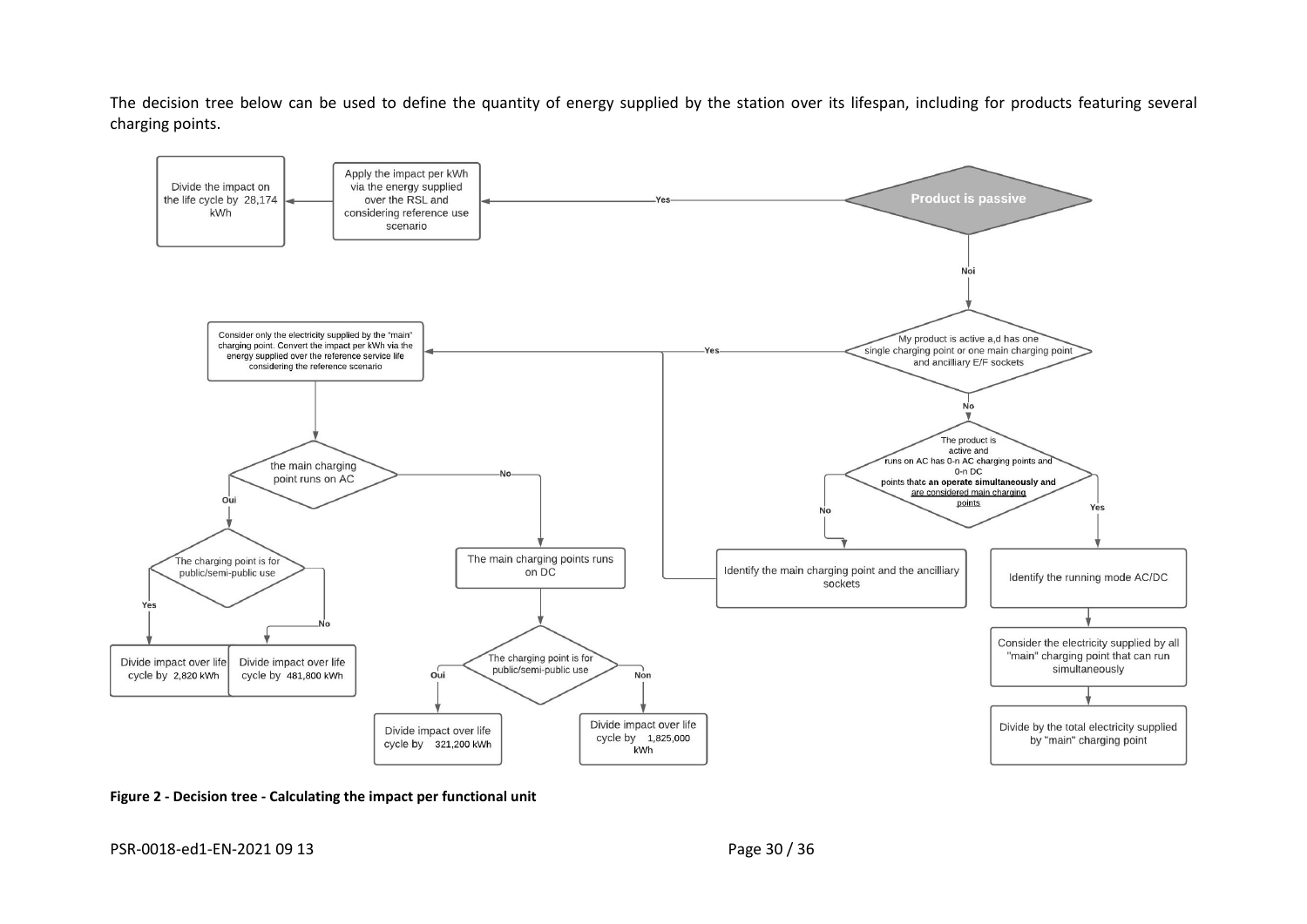### <span id="page-30-0"></span>**3.10.2.** Calculating the environmental impact at DU (product) level

The results for the environmental impact generated by the reference product life cycle at the declared unit (product) level may be declared in the PEP sheet as additional environmental information. The format for declared units and the calculation method to be applied are set out in Paragraph 4.3.

## <span id="page-30-2"></span><span id="page-30-1"></span>**4. Drafting the Product Environmental Profile**

### **4 . 1 .** General information

These rules supplement the "General information" paragraph of the applicable PCR (PEP-PCR-ed4-EN-2021-09 06).

In addition to the information required by the PCR, the PEP must include:

- the family and type of charging system, as per Paragraph 2.1,
- the component elements of the system. The following statement must be included: "The elements used for connecting the station to the mains grid and to the monitoring and communication network are excluded."
- the reference power in kW.
- the type of installation referred to,
- the reference usage scenario,
- the reference type(s) of use envisaged by the manufacturer for the meter
- <span id="page-30-3"></span>- the relation between UF and UD if necessary

# **4 . 2 .** Constitue nt materials

<span id="page-30-4"></span>The rules set out in the "Constituent materials" paragraph of the applicable PCR (PEP-PCR-ed4-EN-2021- 09 06) shall apply.

### **4 . 3 .** Additional environmental information

These specific rules supplement the "Additional environmental information" paragraph of the PCR (PEP-PCR-ed4-EN-2021-09 06).

Where a Life Cycle Analysis is carried out at a building level, the environmental impact of the equipment must be considered at the product level and the impact associated with energy consumption during the usage stage must be extracted. Thus, to make it easier to use the PEP to realise a building LCA, the PEP may include:

- A table of the environmental impact of the reference product, expressed at the declared unit level (with the declared unit in this case being the charging station) in addition to a table at the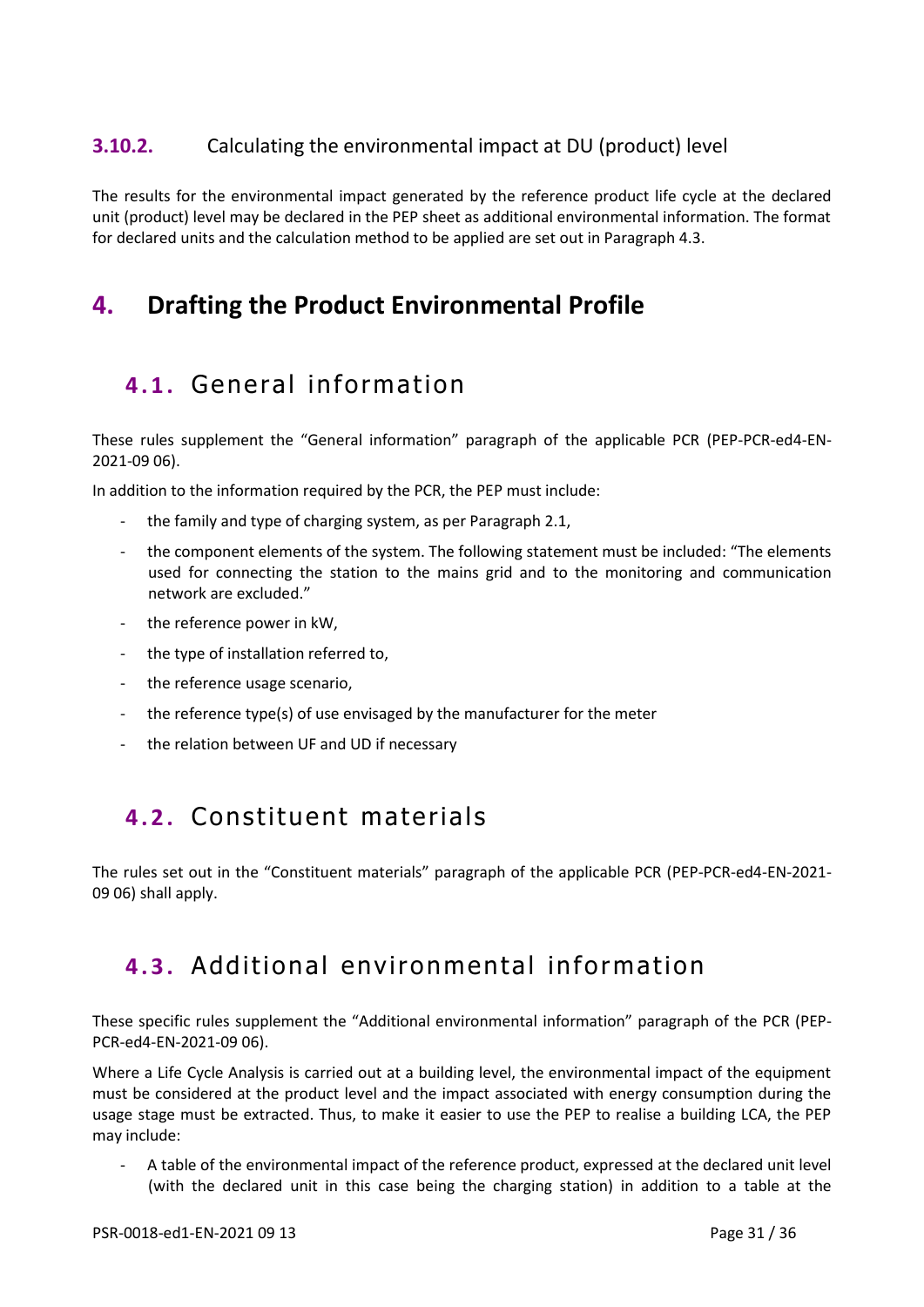functional unit level. The values must be expressed as numerical values, expressed in the appropriate units and to three significant figures (and, optionally, as a percentage) for each stage in the life cycle, as well as the totals for each indicator in the complete life cycle analysis. The information below should therefore be included in the PEP, in order to guarantee clarity and transparency for users:

- $\circ$  For environmental impact expressed per functional unit, the following statement must be included: "per kWh corresponding to the functional unit". To make it easier to read, it may be abbreviated to "per kWh" or "per FU".
- o For environmental impact expressed per declared unit, the following must be included: "per product". The declared unit here corresponds to: "1 charging system operating in accordance with the reference usage scenario over a period equal to the reference service life". The quantity of electricity supplied during the RL must be specifically stated in the PEP.
- Calculating the environmental impact at a product (declared unit) level is done as follows:

#### **Environmental impact of the reference product = Environmental impact of the FU \* Quantity of energy supplied to one or more vehicles by the station over its RL**

The results for the environmental impact during the usage stage based on a breakdown of the B module (B1 to B7) and C (C1 to C3) consistent with the EN 15978 and EN 15804+A2 standards.

| ecopassport®<br><b>PEP</b>        |       | Manufacturing<br>stage $(§ 3.5.1)$ |        | Distri<br>butio<br>n<br>stage<br>$(\S$<br>3.5.2 | Instal<br>lation<br>stage<br>(§<br>3.5.3) | Usage stage (§§ 3.2.4 and 3.2.5) |             |                |           |           |           |           |    |                   | End-of-life<br>(§3.5.6) |                  |   |  |  | stage | Ben<br>efit<br>S |
|-----------------------------------|-------|------------------------------------|--------|-------------------------------------------------|-------------------------------------------|----------------------------------|-------------|----------------|-----------|-----------|-----------|-----------|----|-------------------|-------------------------|------------------|---|--|--|-------|------------------|
| 15804<br>$\overline{\phantom{0}}$ | stage | Production                         |        | Construction<br>stage                           |                                           |                                  | Usage stage |                |           |           |           |           |    | End-of-life stage |                         | Ben<br>efit<br>S |   |  |  |       |                  |
| EN 15978                          | A1    | A2                                 | Α<br>3 | A4                                              | A <sub>5</sub>                            | <b>B1</b>                        | <b>B2</b>   | B <sub>3</sub> | <b>B4</b> | <b>B5</b> | <b>B6</b> | <b>B7</b> | C1 | C <sub>2</sub>    | C <sub>3</sub>          | C <sub>4</sub>   | D |  |  |       |                  |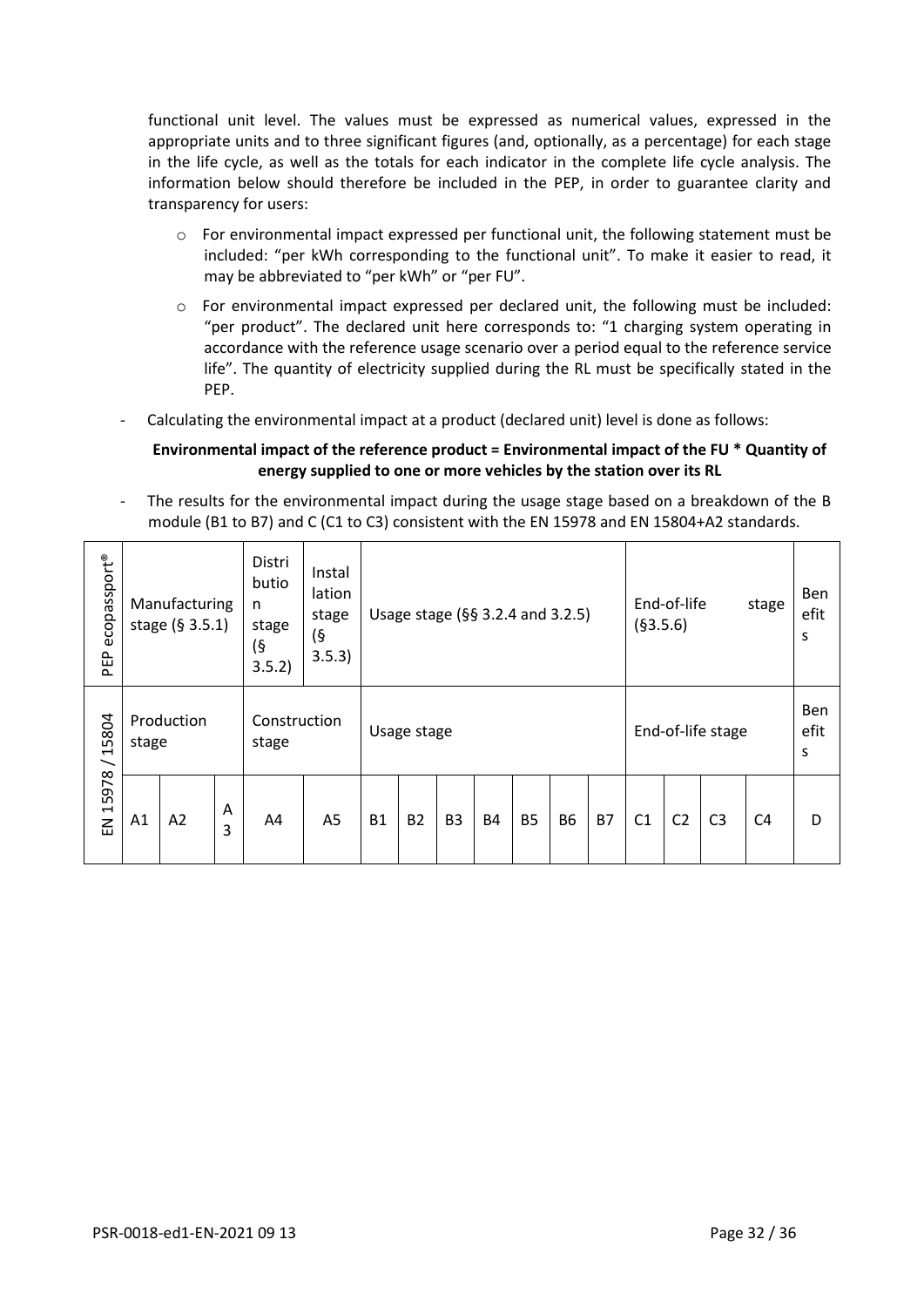| Raw materials supply                                                                                                                                                                                                                                                                                                                                                                                                                                                          | Transport      | Manufacturing          | Transport                                                                                                                                                                                              | Construction/Installation process | Usage | Maintenance | Repair | Replacement | Refurbishment | Energy use during usage of building | Water use during usage of building | Demolition/Disassembly | Transport | Waste transport | Disposal | Benefits beyond the system boundaries |
|-------------------------------------------------------------------------------------------------------------------------------------------------------------------------------------------------------------------------------------------------------------------------------------------------------------------------------------------------------------------------------------------------------------------------------------------------------------------------------|----------------|------------------------|--------------------------------------------------------------------------------------------------------------------------------------------------------------------------------------------------------|-----------------------------------|-------|-------------|--------|-------------|---------------|-------------------------------------|------------------------------------|------------------------|-----------|-----------------|----------|---------------------------------------|
| The rules for extrapolation at the declared unit level.<br>4.4. Environmental impact<br>In order to meet the requirements of the applicable PCR (PEP-PCR-ed4-EN-2021-09 06), the results set<br>out in the environmental impact table relate to the use of the functional unit, i.e. 1 kWh of energy                                                                                                                                                                          |                |                        |                                                                                                                                                                                                        |                                   |       |             |        |             |               |                                     |                                    |                        |           |                 |          |                                       |
|                                                                                                                                                                                                                                                                                                                                                                                                                                                                               |                | supplied to a vehicle. | To determine the impact of the product over its life cycle, the user of the PEP must multiply the<br>results obtained for the functional unit by the number of kWh supplied over the RL, as defined in |                                   |       |             |        |             |               |                                     |                                    |                        |           |                 |          |                                       |
| Paragraph 3.10.1.<br>The information below should therefore be filled out and presented in the PEP, in order to guarantee<br>clarity and transparency for users. For the purposes of drafting the PEP, impact was scaled down to<br>the supply of 1 kWh of energy. The user can calculate the impact of the stages in the installed<br>product's life cycle by multiplying the impact considered by the quantity of electricity supplied by the<br>product over its lifespan. |                |                        |                                                                                                                                                                                                        |                                   |       |             |        |             |               |                                     |                                    |                        |           |                 |          |                                       |
|                                                                                                                                                                                                                                                                                                                                                                                                                                                                               | per EN 15978). |                        | For building LCAs, the system maintenance operations should be considered separately (module B2 as                                                                                                     |                                   |       |             |        |             |               |                                     |                                    |                        |           |                 |          |                                       |
| For a PEP covering a family of products, the rules for extrapolation must be indicated and the<br>following statement must appear in the PEP sheet: "The coefficients for extrapolation are given for<br>the environmental impact of the functional unit, i.e. for the supply of 1 kWh".                                                                                                                                                                                      |                |                        |                                                                                                                                                                                                        |                                   |       |             |        |             |               |                                     |                                    |                        |           |                 |          |                                       |
|                                                                                                                                                                                                                                                                                                                                                                                                                                                                               |                |                        |                                                                                                                                                                                                        |                                   |       |             |        |             |               |                                     |                                    |                        |           |                 |          |                                       |
|                                                                                                                                                                                                                                                                                                                                                                                                                                                                               |                |                        |                                                                                                                                                                                                        |                                   |       |             |        |             |               |                                     |                                    |                        |           |                 |          |                                       |
|                                                                                                                                                                                                                                                                                                                                                                                                                                                                               |                |                        |                                                                                                                                                                                                        |                                   |       |             |        |             |               |                                     |                                    |                        |           |                 |          |                                       |
| PSR-0018-ed1-EN-2021 09 13<br>Page 33 / 36                                                                                                                                                                                                                                                                                                                                                                                                                                    |                |                        |                                                                                                                                                                                                        |                                   |       |             |        |             |               |                                     |                                    |                        |           |                 |          |                                       |

# <span id="page-32-0"></span>**4 . 4 .** Environmental impact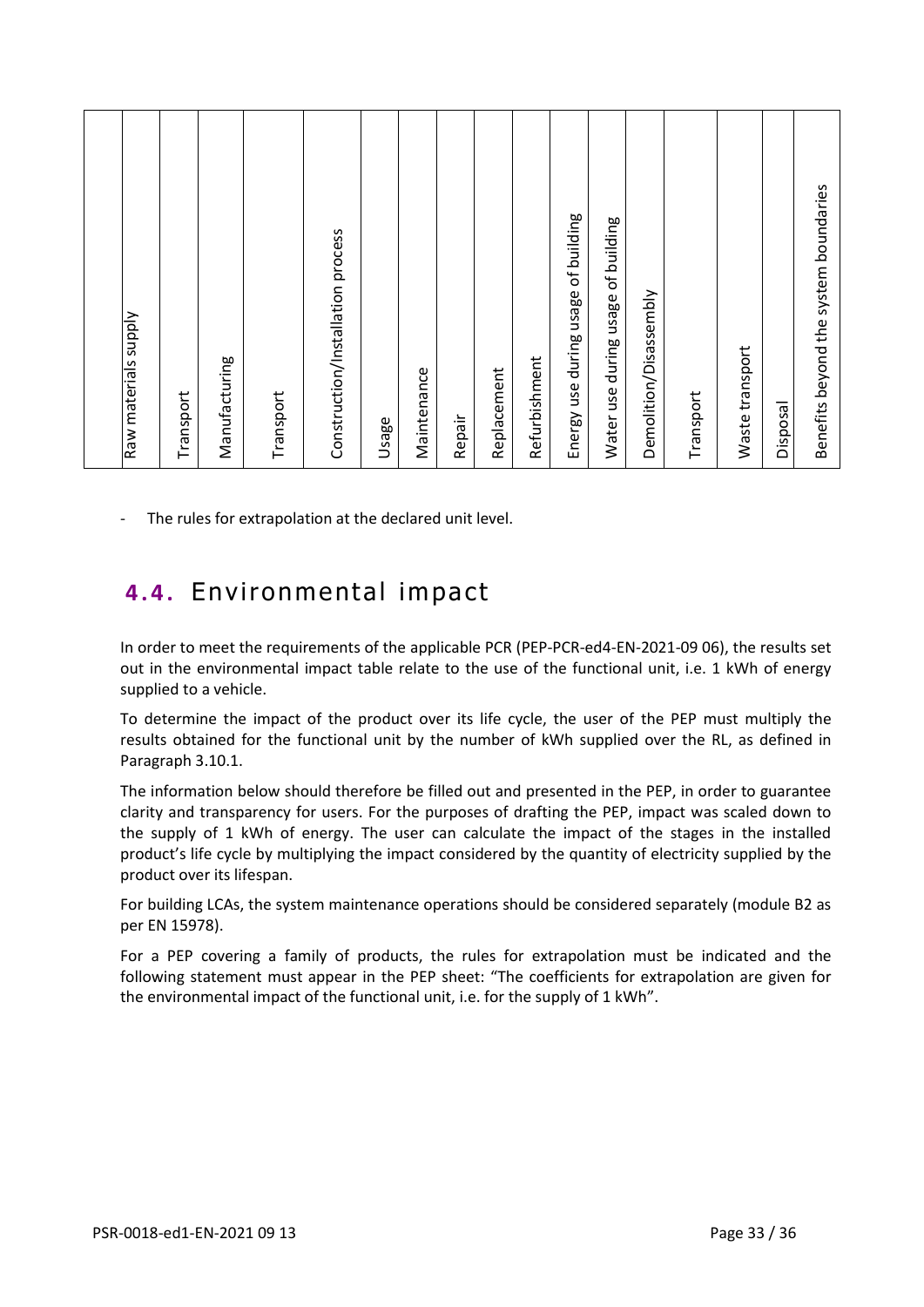## <span id="page-33-1"></span><span id="page-33-0"></span>**5. Appendices**

# **5 . 1 .** Informative annex - Calculation of consumption in use phase

An excel calculator is at your disposal to facilitate the implementation of calculations in use phase. It is available on the website www.pep-ecopassport.org: ANNEX\_PSR-0018-ed1-EN-2021 09 13.xls.

### **5 . 2 .** Glossary

- EVCI Electric vehicle charging infrastructure
- EV Electric vehicle or rechargeable hybrid vehicle
- V2H Vehicle To Home
- V2G Vehicle To Grid

# <span id="page-33-2"></span>**5 . 3 .** Definitions

**Charging mode 1** - Connecting the electric vehicle or the rechargeable hybrid vehicle to the electricity network (grid) via a domestic power socket conforming to NF C 61-314 and Appendix LL thereto, suitable for charging the vehicle normally using alternating current. Charging mode 1 does not involve any communication with the vehicle and is restricted to charging small vehicles and two-wheeled vehicles that consume a current of 8 A or less.

**Charging mode 2** - Connecting the electric vehicle or the rechargeable hybrid vehicle to the electricity network via a domestic power socket conforming to NF C 61-314 and Appendix LL thereto, suitable for charging the vehicle normally using alternating current. Charging mode 2 involves fitting a control box (IC-CPD - in-cable control and protection device) to the power cable supplied by the vehicle's manufacturer. This control box limits the vehicle's charging current to a value defined by the manufacturer, via a dedicated communication channel (a pilot function incorporated into the box).

**Charging mode 3** - Connecting the electric vehicle to the electricity network via a power socket or a type 2S mobile socket (with flap) conforming to NF EN 62196-2, suitable for charging the vehicle normally or rapidly using alternating current. This mode allows the vehicle to limit the power on which it draws when charging to a maximum value communicated by the charging infrastructure via a dedicated communication channel (a pilot function incorporated into the station).

**Charging mode 4** - Connecting the electric vehicle to the electricity network via a type Combo 2 or CHAdeMo mobile socket conforming to NF EN 62196-3, suitable for charging the vehicle normally or rapidly using direct current. This mode includes a communication channel (a pilot function incorporated into the station) between the vehicle and the charging station. References

*UTE C 15-722 – UTE C17-222 :2012 -* Low-voltage electrical installations - Practical guide - Installations for charging electric vehicles or rechargeable hybrid vehicles via electrical sockets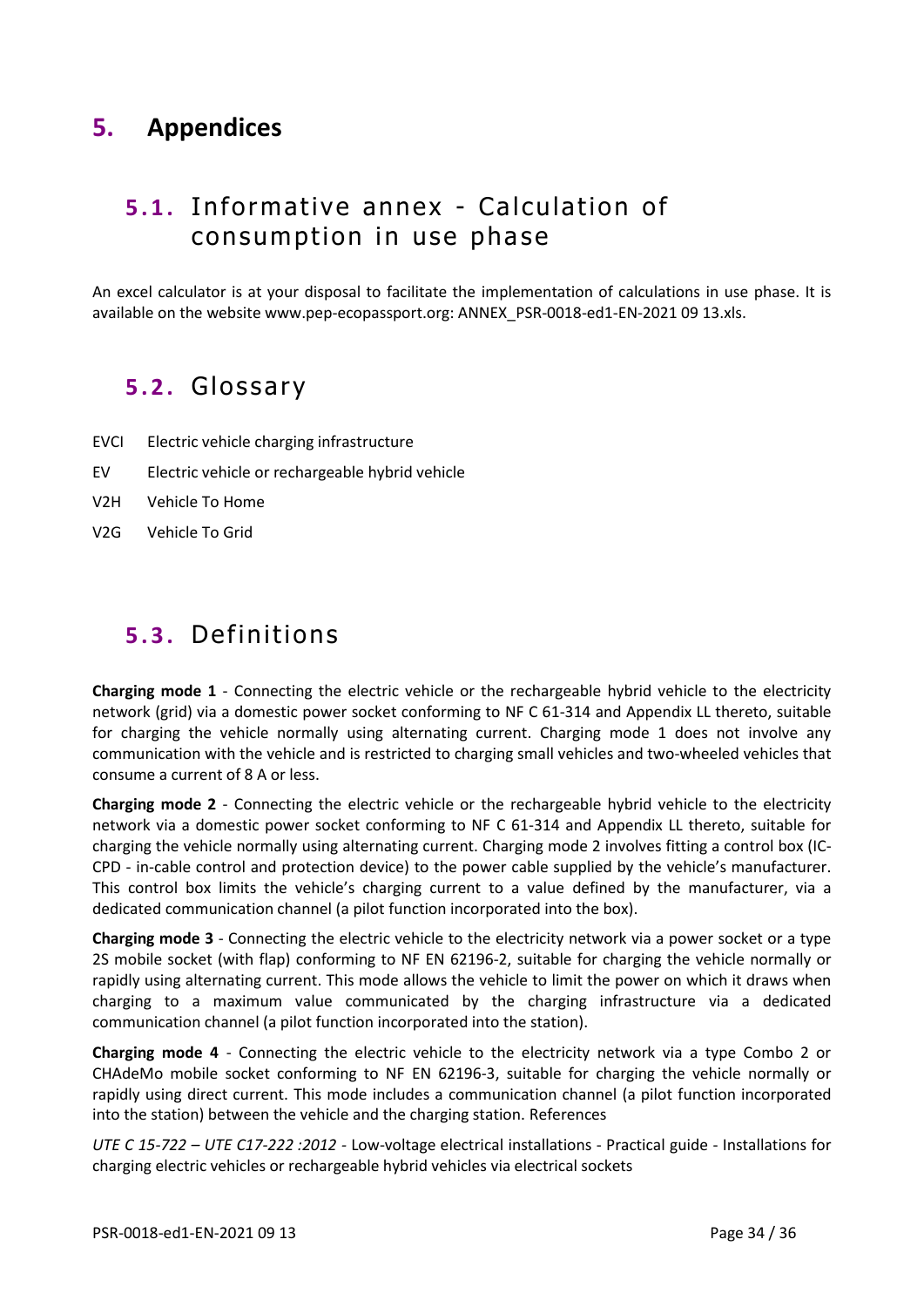Electric vehicle charging infrastructures (EVCI) – Practical guide – 2018